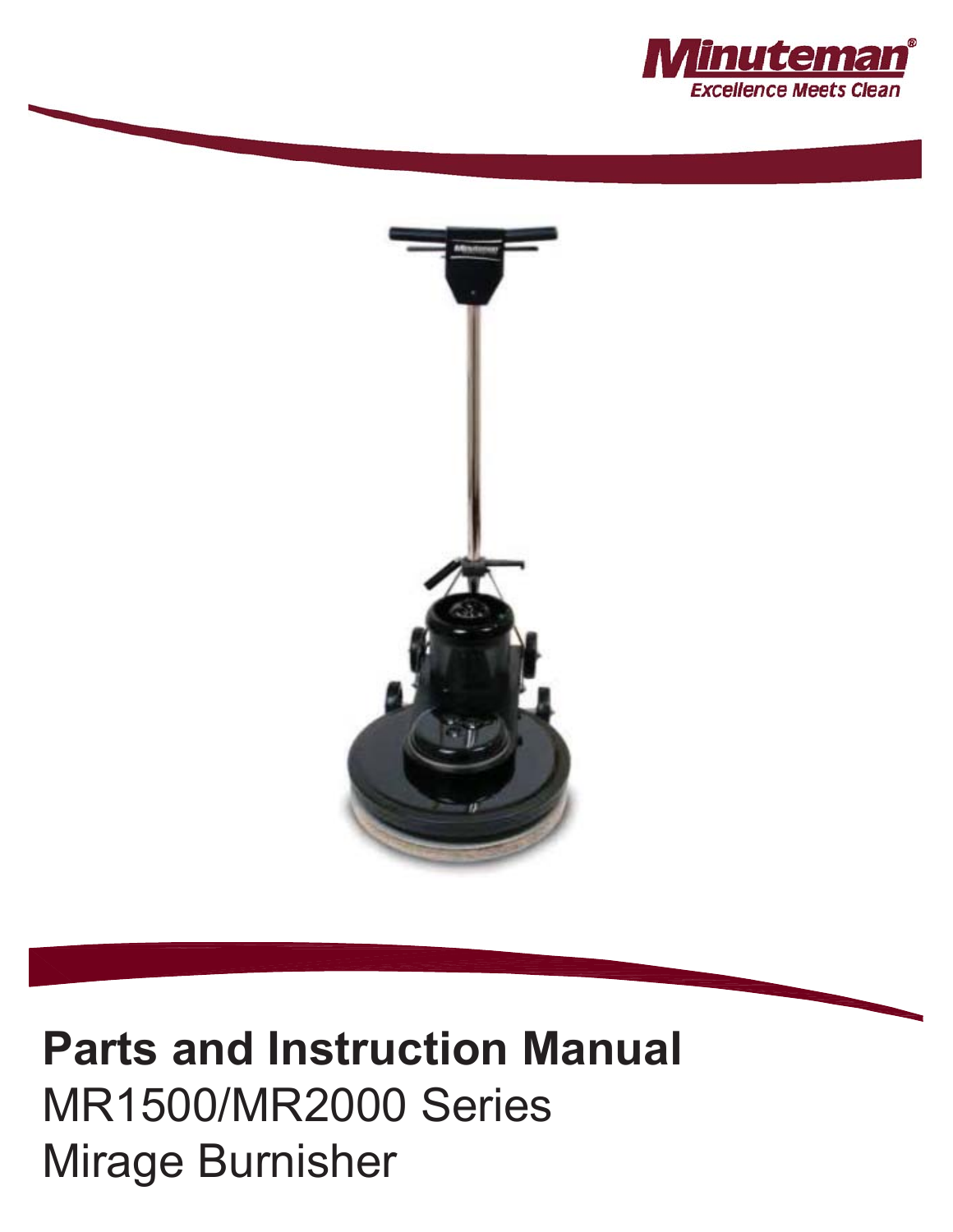

#### Model Nos. MR1500-115, MR1500-220, MR2000-115, MR2000-220

#### **Specifications:**

| <b>Models</b>                                                            | Mirage 1500                                              | Mirage 2000                                              |
|--------------------------------------------------------------------------|----------------------------------------------------------|----------------------------------------------------------|
| <b>Head size</b>                                                         | 20" Head                                                 | 20" Head                                                 |
| <b>Head Speed</b>                                                        | 1500 RPM                                                 | 2000 RPM                                                 |
| 1.5HP 66 Frame DC Rectified Motor,<br><b>Motor</b><br><b>Belt Driven</b> |                                                          | 1.5HP 66 Frame DC Rectified Motor,<br><b>Belt Driven</b> |
| <b>Brush Cover</b>                                                       | <b>Black Powder Coated</b><br><b>Black Powder Coated</b> |                                                          |
| Weight                                                                   | 96 lbs.                                                  | 96 lbs.                                                  |
| <b>Handle Grips</b>                                                      | Anti-fatigue Handle Grips                                | Anti-fatigue Handle Grips                                |
| <b>Power Cord</b>                                                        | 75'                                                      | 75'                                                      |
| <b>Amperage Draw</b>                                                     | 15 Amps                                                  | 15 Amps                                                  |
| <b>Warranty</b>                                                          | 2 year                                                   | 2 year                                                   |
| <b>Shipping Weight</b>                                                   | 108 lbs.                                                 | 108 lbs.                                                 |
| <b>Shipping Dimensions</b>                                               | 54"h x 31"L x 22.5" W                                    | 54"h x 31"L x 22.5" W                                    |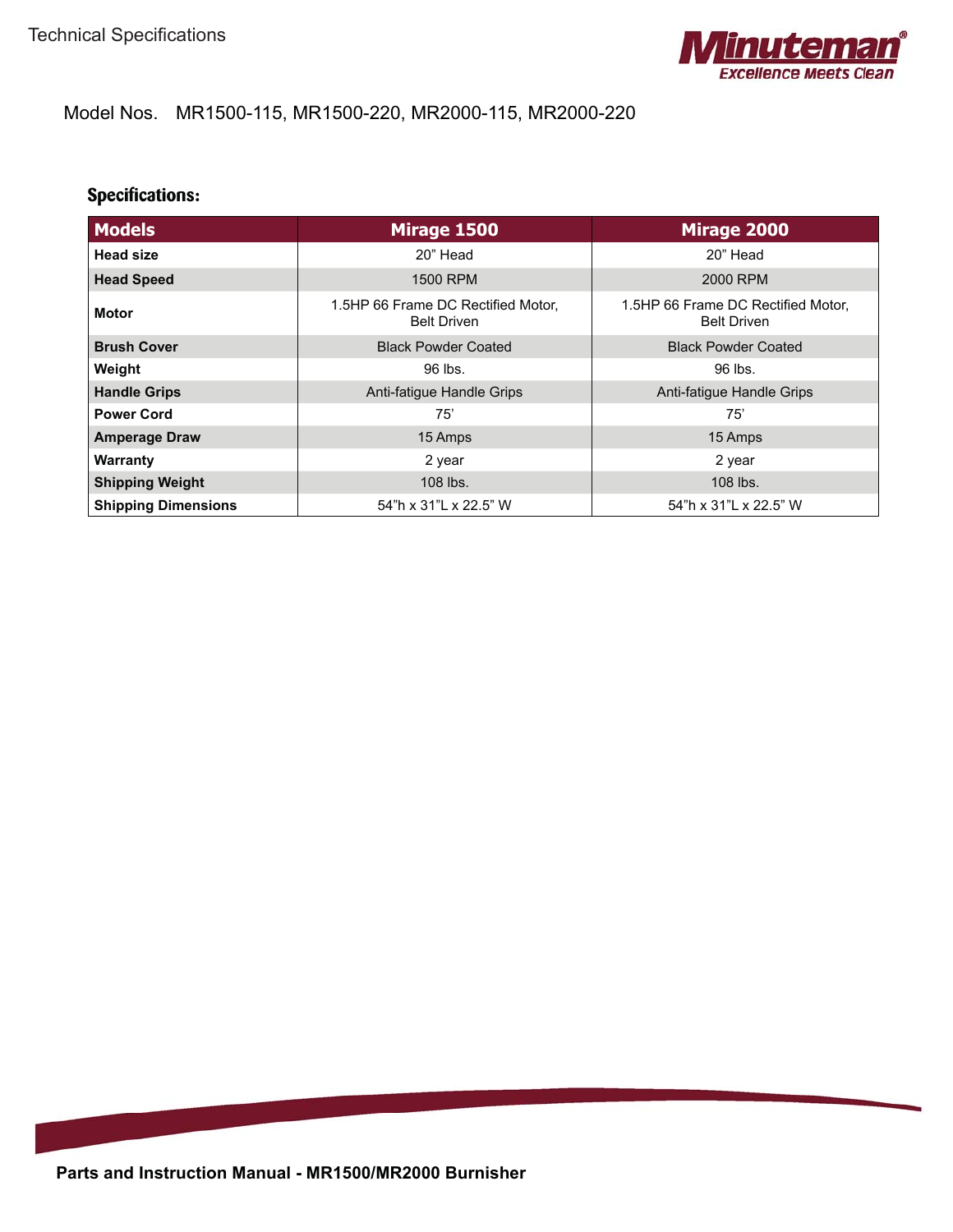

### **Table of Contents**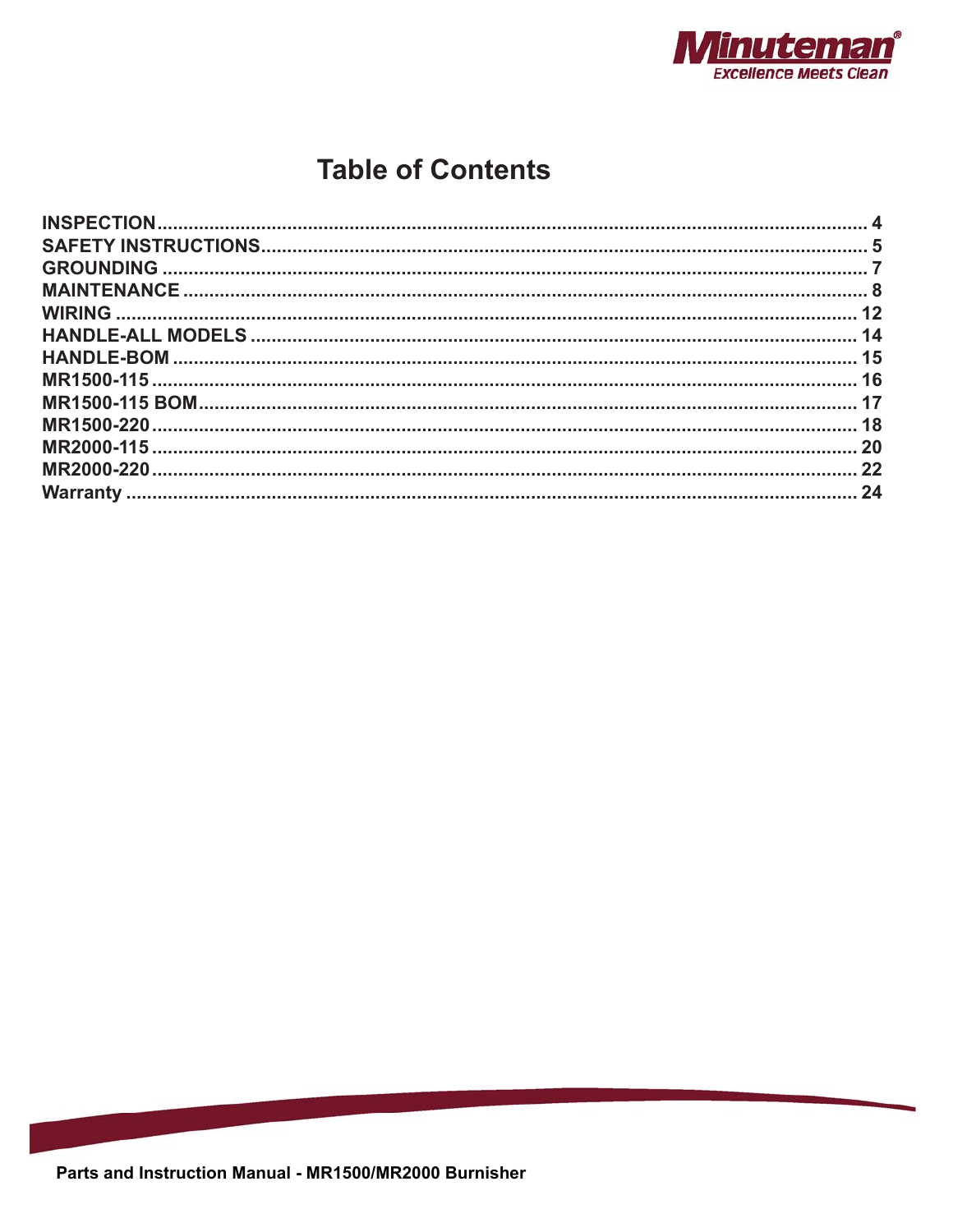

#### **UNPACKING YOUR NEW BURNISHER:**

When your package is delivered, check the carton carefully for signs of rough handling. If your BURNISHER is damaged, notify the carrier immediately and request an inspection. Be sure to keep the carton, packing inserts, packing lists and carrier's receipt until the inspector has verified your claim.

MINUTEMAN's liability ceases when the carrier picks up the shipment. However, our customer service staff will be happy to furnish any information needed in connection with the claim and will attempt to expedite a resolution.



#### **PLEASE READ BEFORE OPERATING YOUR NEW BURNISHER:**

Read the manual carefully and completely before attempting to operate the unit. This manual has important information for the use and safe operation of the machine. Keep this manual handy at all times.

This equipment has been engineered and manufactured to provide excellent performance and service. To ensure that your equipment will continue to perform as intended:

- Maintain equipment regularly- following the suggested maintenance schedule provided.
- Use only original MINUTEMAN parts when servicing.
- Operate equipment with care.

If additional information is needed, please contact: **MINUTEMAN INTERNATIONAL 630- 627-6900**

All information and specifications printed in the manual are current at the time of printing; however because of MINUTEMAN's policy of continual product development, we reserve the right to make changes at any time without notice.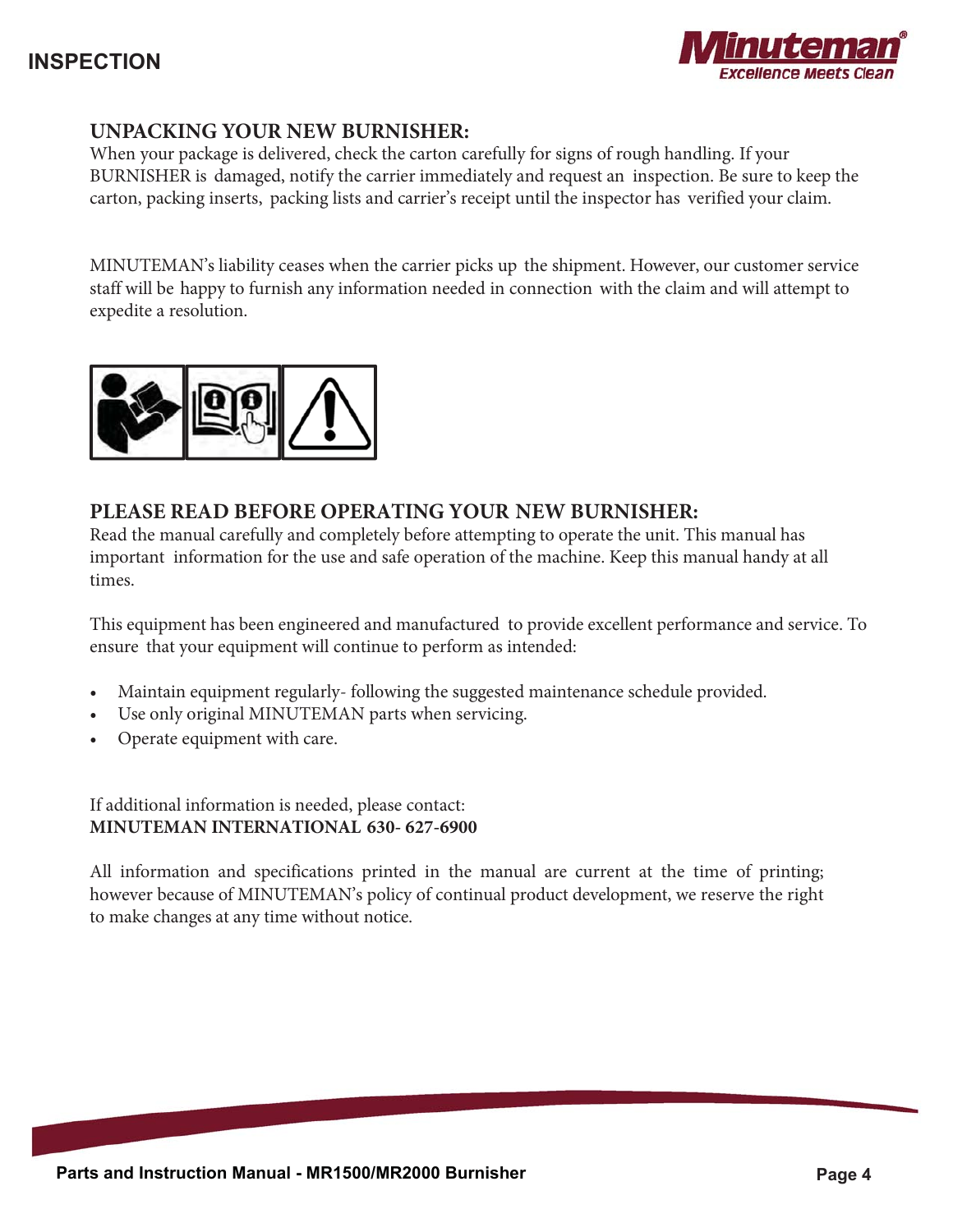

#### **FAILURE TO COMPLY WITH THE FOLLOWING WARNINGS AND INSTRUCTIONS WILL VOID THE WARRANTY.**

#### **WARNING!**

- Do not operate the machine unless trained and authorized.
- Do not allow children or untrained adults to operate this machine.
- Do not leave the machine when plugged in. Unplug from the outlet when not in use, before servicing, and when changing the brushes or pads.
- Use indoors only.
- Do not allow to be used as a toy. Close attention is necessary when used by or near children.
- Do not bypass or defeat the safety "lock-out lever."
- The machine was designed for use as per instruction and recommendations written in this manual.
- Any deviation from its proper use or purpose and the consequential damage that may occur is the sole re- sponsibility of the end user.
- Do not use with damaged cord or plug. If the machine is not working as it should, or it has been dropped, damaged, left outdoors or dropped into water, return it to an authorized service center.
- Do not pull or carry by cord, use cord as handle, close a door on the cord or pull cord around sharp edges or corners. Do not run machine over cord. Keep cord away from heated surfaces.
- Do not unplug by pulling on cord. To unplug, grasp the plug, not the cord.
- Do not handle plug or appliance with wet hands.
- Make sure the machine is plugged into an electrical outlet with the same voltage and frequency rating as shown on the nameplate of the machine. Do not at- tempt to plug a 115 volt machine into a 230- volt out- let.
- Do not immerse or use this machine in standing water. Such use can cause electric shock.
- t Keep the electrical supply cord from contacting the rotating brush or drive block.
- Do not expose machine to freezing temperatures.
- To avoid electric shock, do not expose the unit to rain.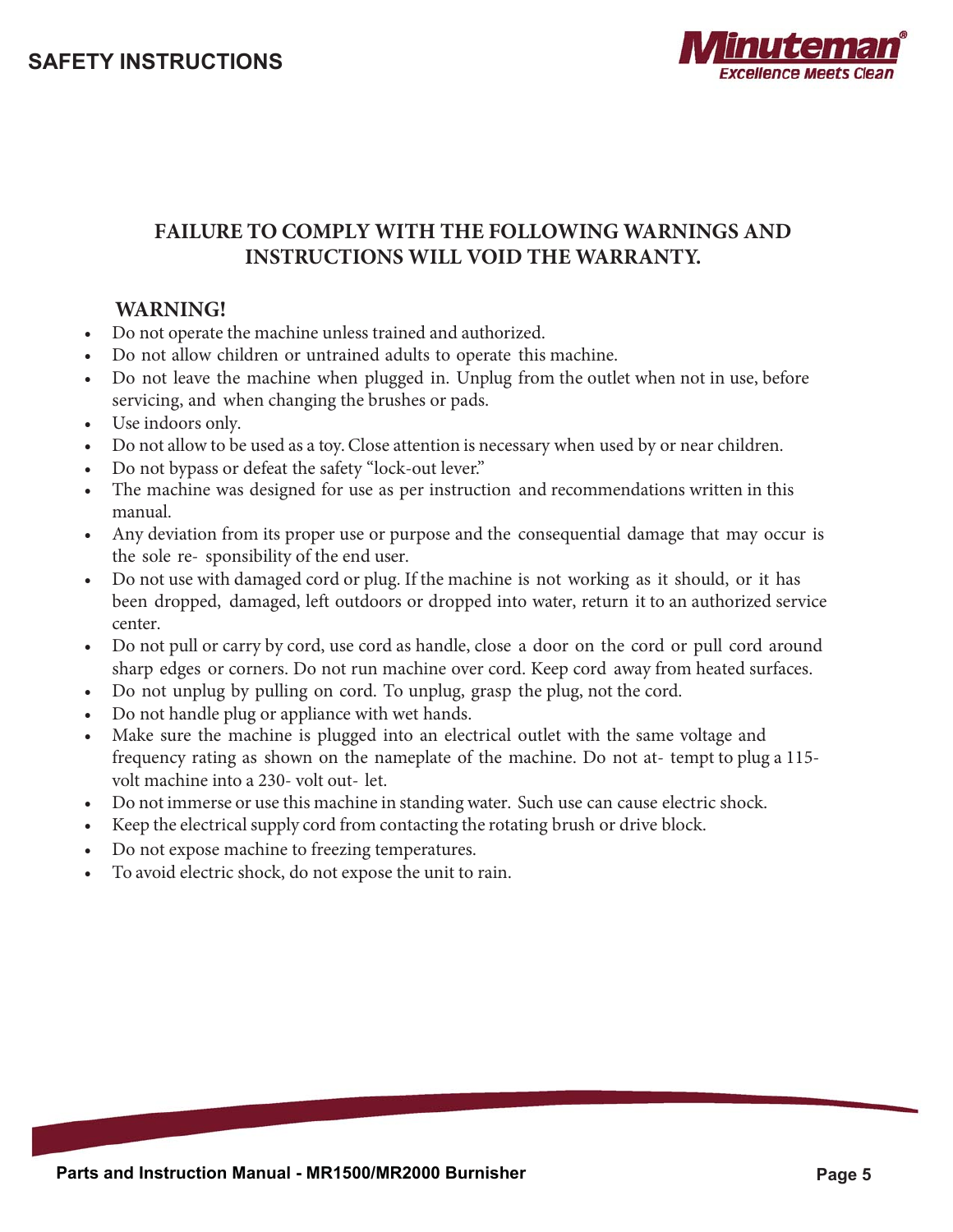

Store indoors only.

- Connect to a properly grounded outlet only. See "Grounding Instructions."
- Turn off all controls before unplugging.
- When using an extension cord, use a 3 conductor grounding cord, 12 gauge wire or heavier.
- Do not put any object into openings. Do not use with any opening blocked. Keep free of dust, lint, hair and anything that may reduce air flow.
- Do not operate machine in flammable or explosive areas.
- All servicing of MINUTEMAN's equipment should be performed by a MINUTEMAN authorized service center.
- Keep hair, loose clothing, fingers and all parts of body away from openings and moving parts.
- Use extra care when cleaning near stairs.
- To reduce the risk of fire use only commercially available floor cleaners and waxes intended for machine application.
- Risk of explosion Electrical motors and components can cause an explosion when operated near volatile materials and vapors. Do not use this machine near flammable materials such as solvents, thinners, fuels, grain dust, etc.



#### **ELECTRICAL - 115 Volt**

Model: MR2000-115, MR1500-115

This machine is designed to operate on a standard 15 amp, 120 volt, 60 Hz, AC circuit. Voltages below 105 volt AC or above 125 volts AC could cause serious damage to the motor.

#### **ELECTRICAL - 240 Volt**

Model: MR2000-220, MR1500-220

This machine is designed to operate on a standard 8.3 amp type L fused 230 volt, 50 Hz, AC circuit. Voltages below 200 volt AC or above 250 volts AC could cause serious damage to the motor.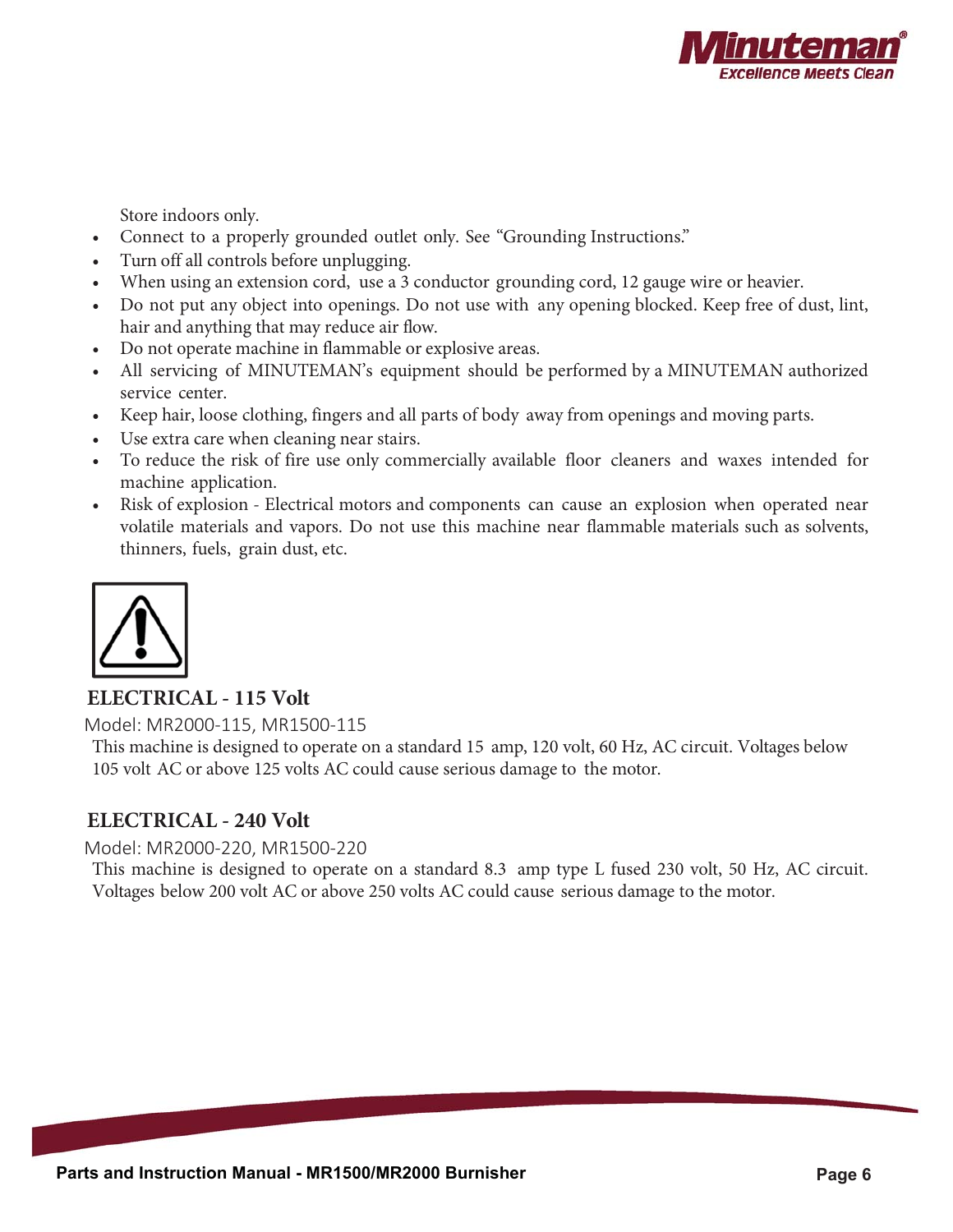

#### **GROUNDING INSTRUCTIONS:**

This piece of equipment must be grounded. Should an electrical malfunction occur, grounding provides a path of least resistance for electrical current- reducing the risk of electric shock. This piece of equipment is furnished with a cord that has a grounding conductor and grounding plug. The grounded plug must only be plugged into an appropriate outlet that is properly installed and grounded in accordance with all local codes and ordinances.

#### **WARNING:**

Connecting the equipment to an improperly grounded outlet can result in an increased risk of electric shock. A qualified electrician should be consulted if you are unsure that the outlet is properly grounded. Do not modify the plug provided with the equipment. If it will not fit the outlet, have a proper outlet installed by a qualified electrician.

This appliance is designed for use on a 120-volt circuit. The grounding plug provided looks like the plug illustrated in Figure 1. Replace the power cord if the grounding pin is damaged or broken.

Extension cords connected to this machine should be 12 gauge, three-wire cords with three-prong plugs and outlets. DO NOT use extension cords more than 25 feet (7.6 m) long



Figure 1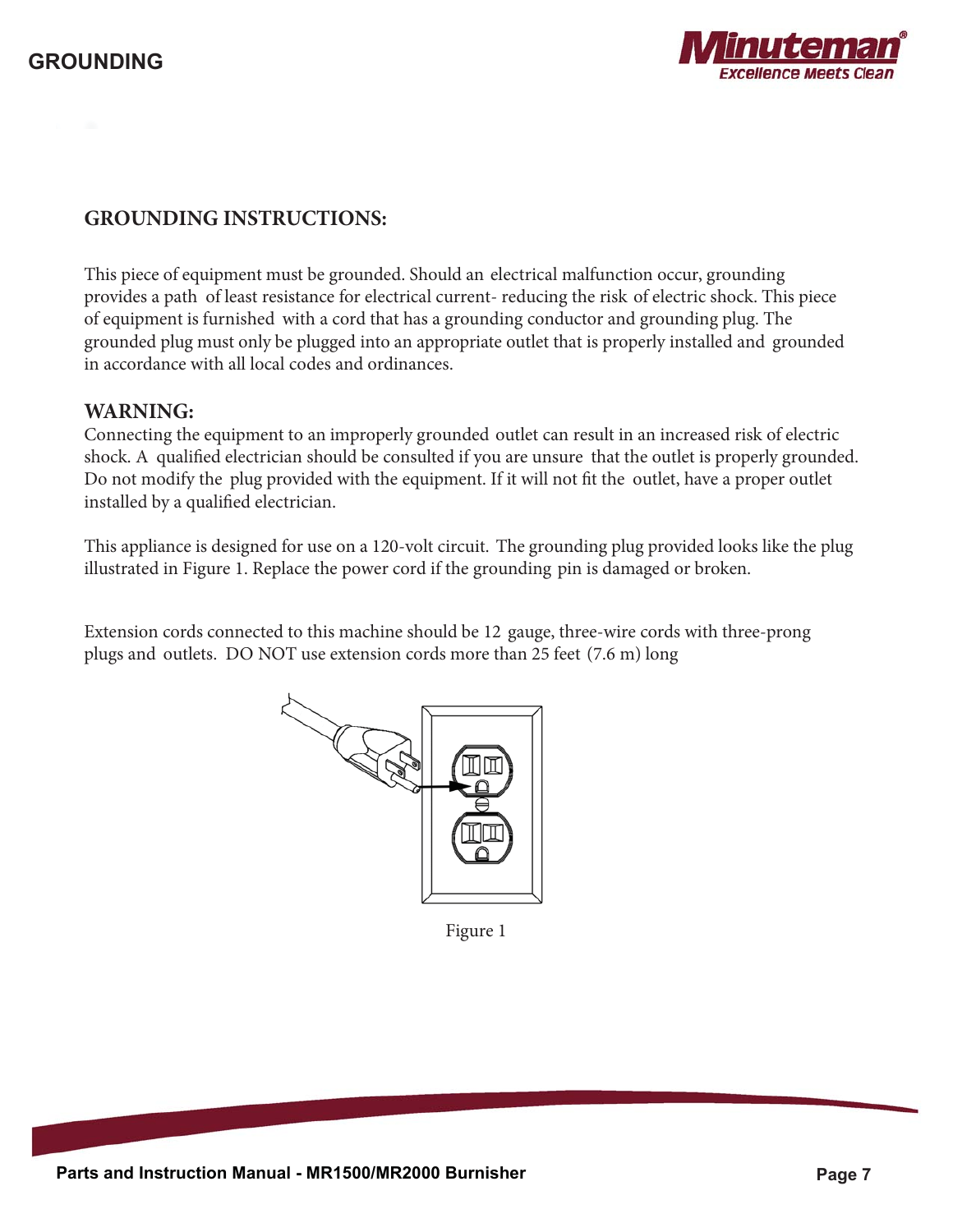#### **MAINTENANCE**



#### **MAINTENANCE:**

This BURNISHER has been engineered and built to require minimum maintenance. But like any machine, it does require some care to keep it in optimum working condition. Careful attention to these maintenance instructions will give you maximum operating performance and life expectancy of the machine.

#### **CAUTION: Disconnect the power cord from the outlet before doing any clean up or maintenance on the machine**

- Keep the machine clean. Do not allow dust to accumulate on external surfaces, the motor, or near any moving parts.
- After every job, wipe down the surface of the ma- chine with a clean damp cloth.
- Inspect cord for damage. Do not use machine with a damaged cord.

#### **CORD STORAGE:**

While not in use, storage can be accomplished by winding cord around handle assy. Cord should be completely unwound during operation.

#### **CORD SAFETY**

- Do not leave appliance when plugged in. Unplug from outlet when not in use and before servicing
- Do not use with damaged cord or plug. If appliance is not working as it should, has been dropped, damaged, left outdoors, or dropped into water, return to service center for inspection and repair.
- Do not pull or carry by cord, use cord as handle, close a door on cord, or pull cord around sharp edges or corners. Do not run this BURNISHER over cord. Keep cord away from heated surfaces.
- Do not unplug by pulling cord. To unplug, grasp the plug, not the cord.
- Do not handle plug or appliance with wet hands.
- Always unplug the machine when removing brush.
- This equipment should be stored indoors and not exposed to rain.

#### **CLEAN UP & STORAGE**

- t Unplug and wrap it under the cord hook and around the left side handle grip. Clean the cord and inspect it for cuts, gashes and loose prongs.
- Wipe down the machine and store in clean dry place.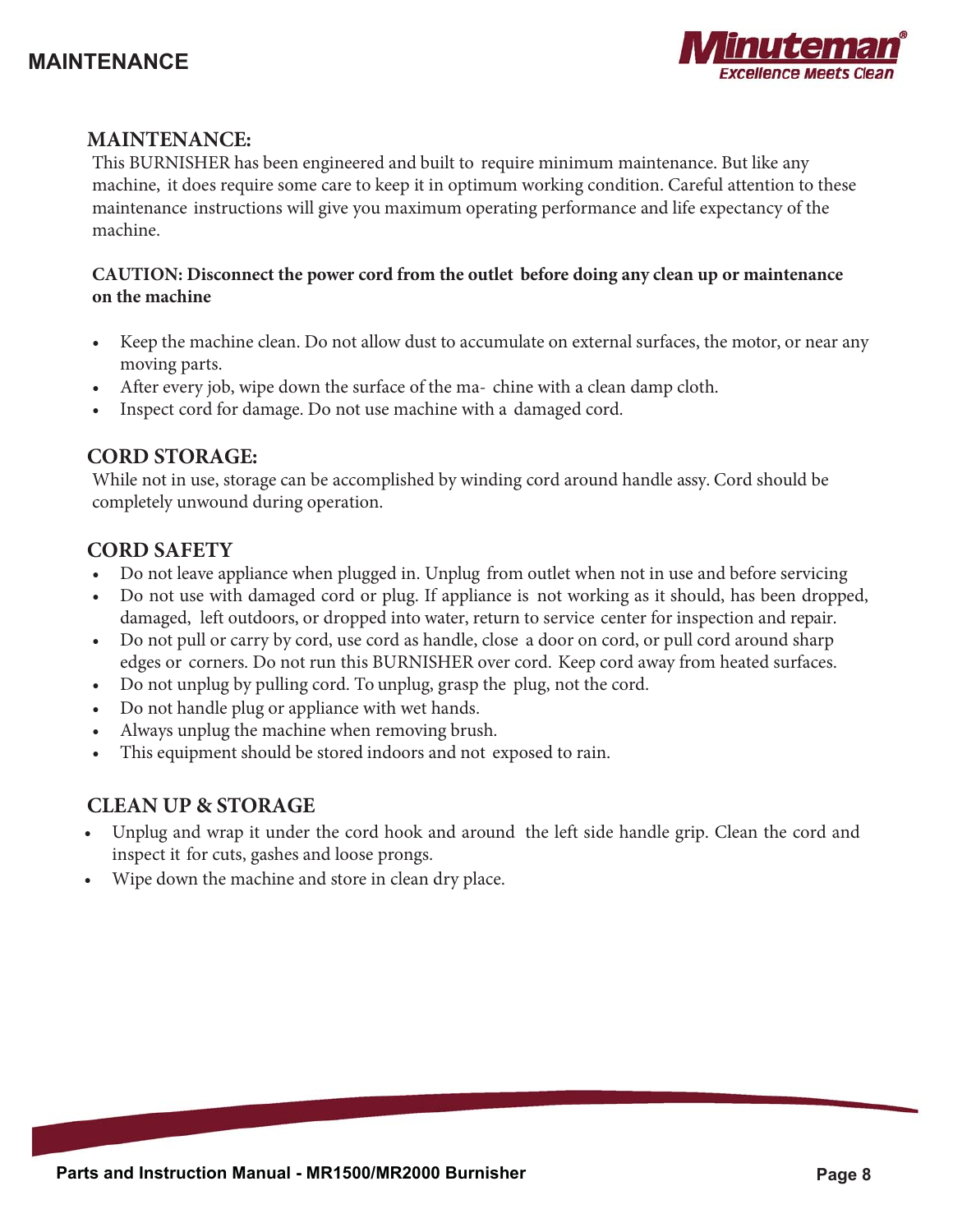

**WARNING:** Do not store the machine with the drive block, pad driver or brush on the machine.

#### **PAD INSTALLATION:**

- 1. To install pad, tilt the machine back on the rear wheels until machine is resting on handle.
- 2. Center the pad on the pad holder and insert pad center lock by twisting clockwise. Make sure the center lock is tight.

To remove: Twist the center lock counterclockwise



#### **MACHINE OPERATION:**

This equipment is equipped with a trigger safety interlock. Refer to Diagram 1 for steps 5, 6, and 7.

- 1. Install the pad driver and pad or attachment.
- 2. Plug in machine.
- 3. Adjust the handle to the desired operating position.
- 4. Lean the machine back, with all four wheels on the floor, so the pad is not making contact with the floor when you turn the motor on.
- 5. Place both hands on the handle grips with your fingers around the on/off lever (Refer to B on Diagram 1) which extends from one side to the other, underneath the handle grips.
- 6. The safety "lock-out" lever (Refer to A on Diagram 1) is located underneath the right side handle grip and switch lever. To unlock the "lock-out" lever, use your right hand forefinger to press the lever down toward the back of the switch box.
- 7. With trigger safety interlock in the unlocked position, pull up on either side of the ON/OFF lever (Refer to B on Diagram 1) to power the motor. Pull up on only one side of the ON/OFF lever.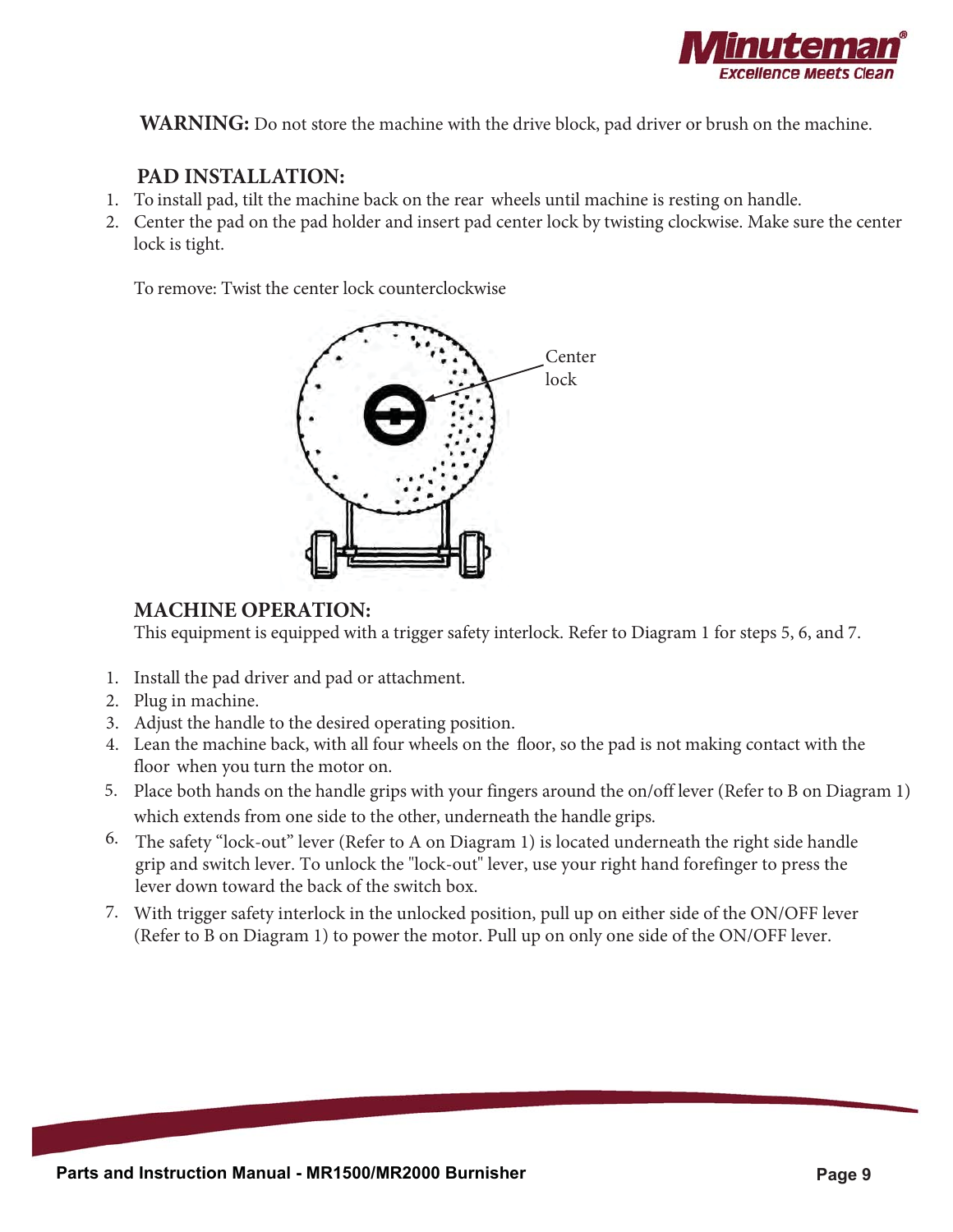

8. Once the motor is at full speed, carefully lower the pad onto the floor.



#### **TO MANEUVER THE MACHINE**

- 1. Raise the handle slightly and the machine will go to the right. The higher you raise it, the faster it will go.
- 2. Lower the handle and the machine will go left. The more you lower it, the faster it will go.
- 3. Practice on a smooth surface until you gain experience in operating the unit.

#### **TO ADJUST THE HANDLE-LOCK MECHANISM:**

- 1. Unlock the handle and place it in the upright position.
- 2. Tighten the adjusting nut until there is just a slight drag when the handle is raised or lowered. Do not overtighten.
- 3. Place the handle grip into the down (locked) position to check for proper locking function.

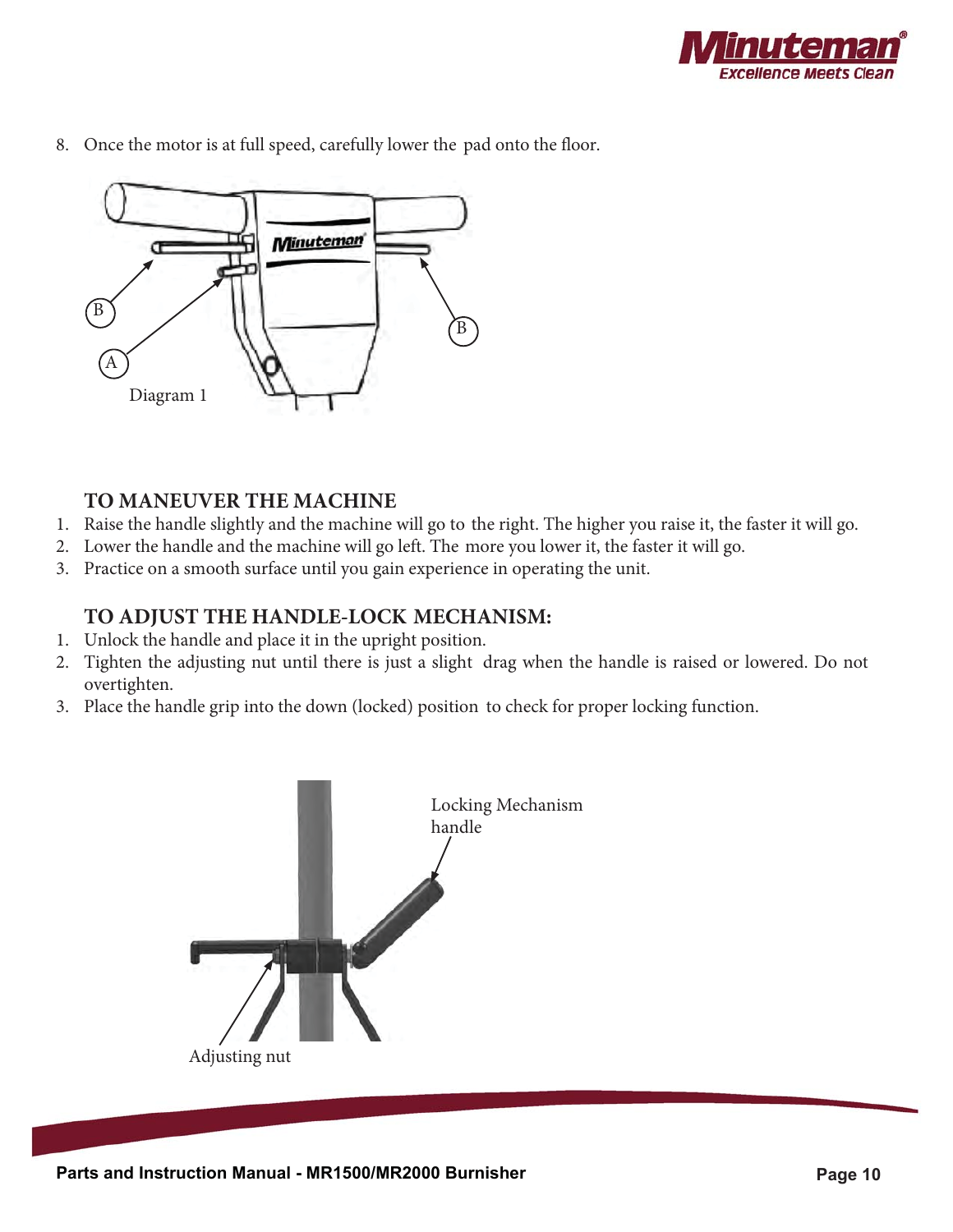

#### **TO ADJUST A DRIVE BELT**

- 1. Loosen, but do not remove the 4 bolts, that hold the motor to the frame.
- 2. Tighten the 2 screws at the back of the frame until the belt is tight.
- 3. Test and re-adjust the belt until the belt does not slip. Re-tighten the four motor bolts.

#### WARNING: DO NOT OVER-TIGHTEN THE BELT



#### **SERVICING:**

In the event that your BURNISHER requires service, please contact MINUTEMAN: USA Phone 630- 627-6900 · Fax 630- 627-1130 **www.minutemanintl.com**

No user serviceable components are employed in this equipment. Do not attempt repairs yourself. MINUTEMAN will assist you in locating an independent service contractor.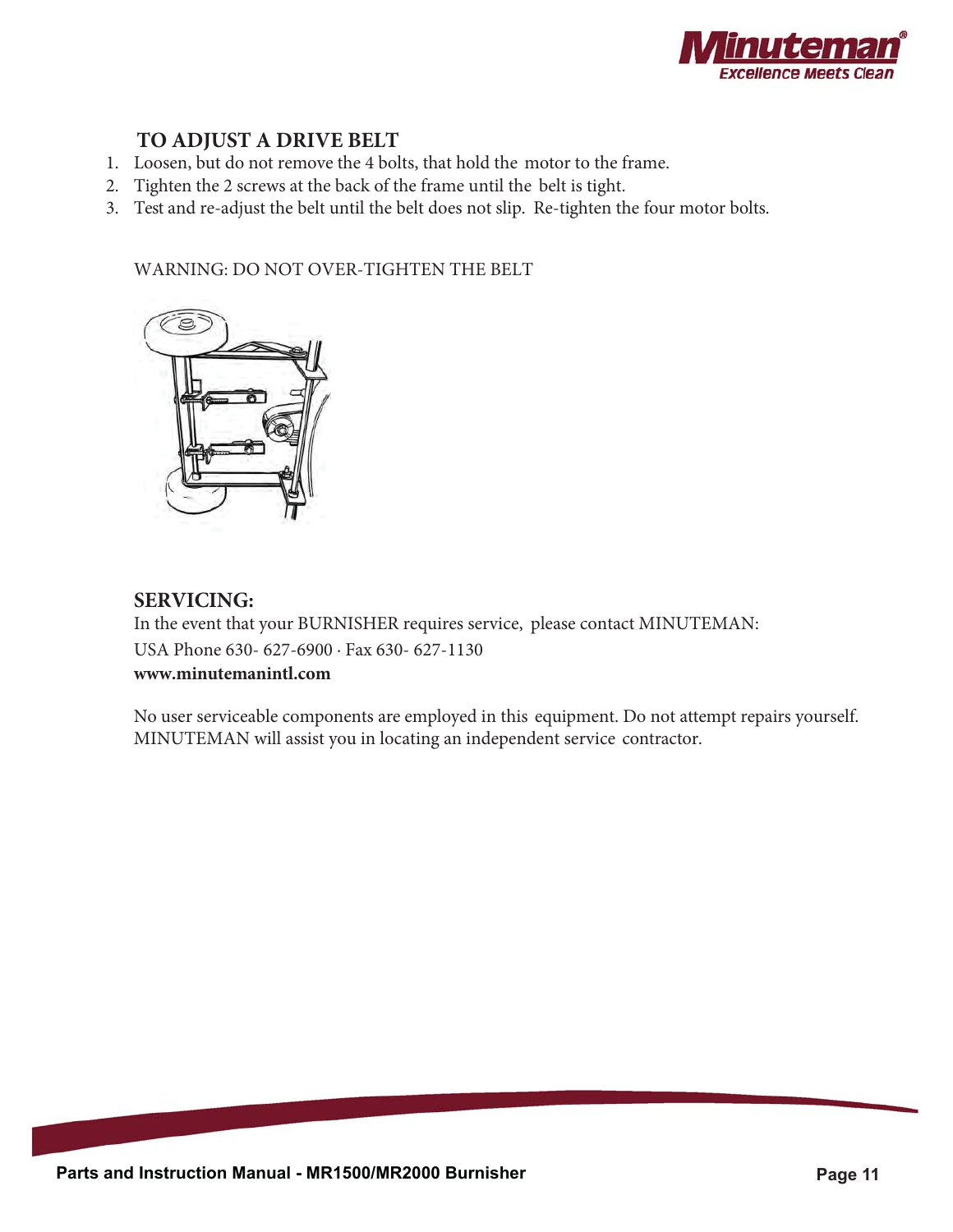**WIRING**



WIRING FOR **BROWN** BLUE | BROWN MODELS: DC MOTOR DC MOTOR LAMP MR2000-115, **MOTOR** HANDLE MOTOR **BLUE** MR1500-115 MR2000-220,  $\infty$ GI≥l MR1500-220 $\infty$  $\geq$  $\mathfrak{c}$ **HANDLE** SWITCH  $\frac{1}{2}$  $\infty$ ≳ رح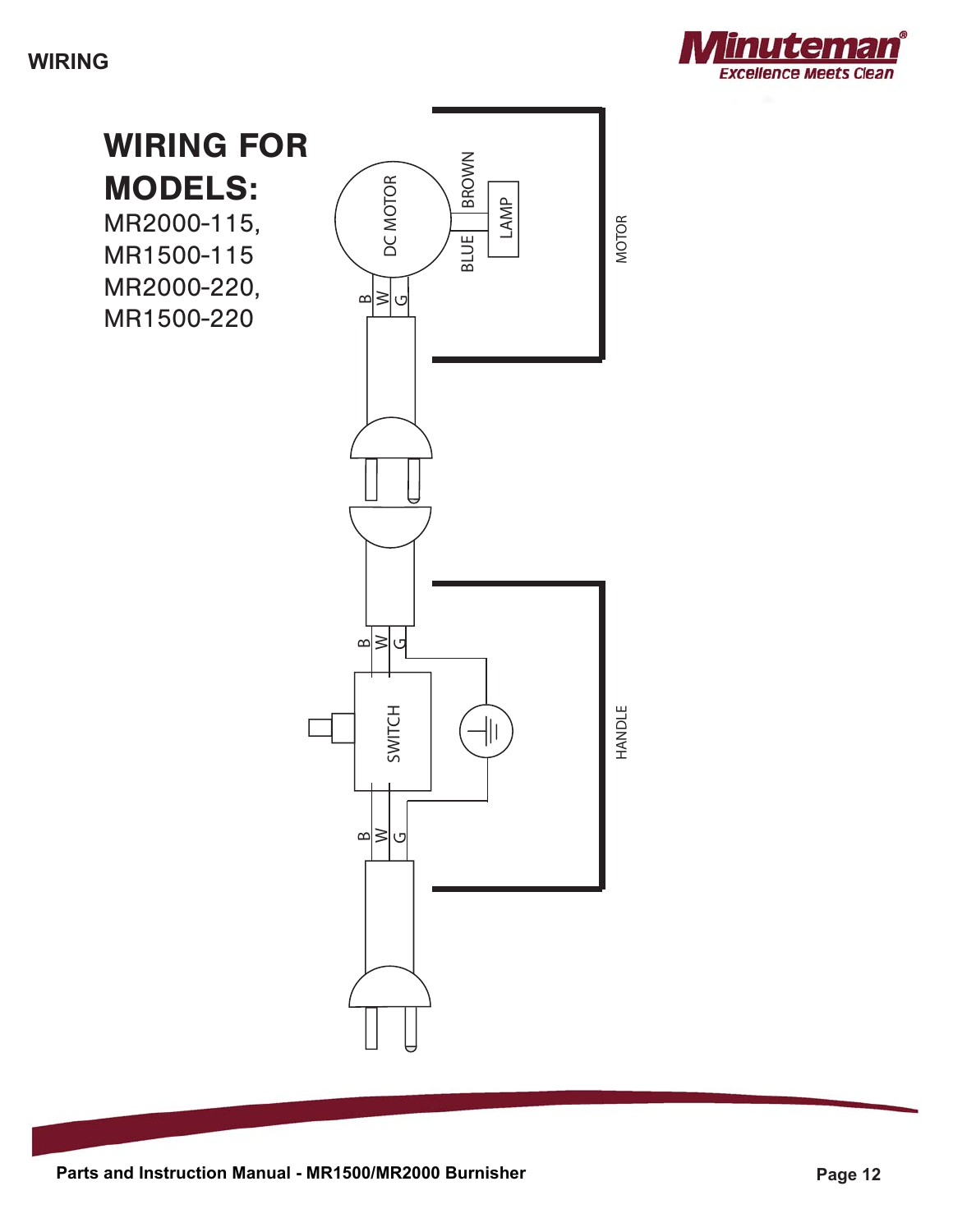**NOTES**



**Parts and Instruction Manual - MR1500/MR2000 Burnisher**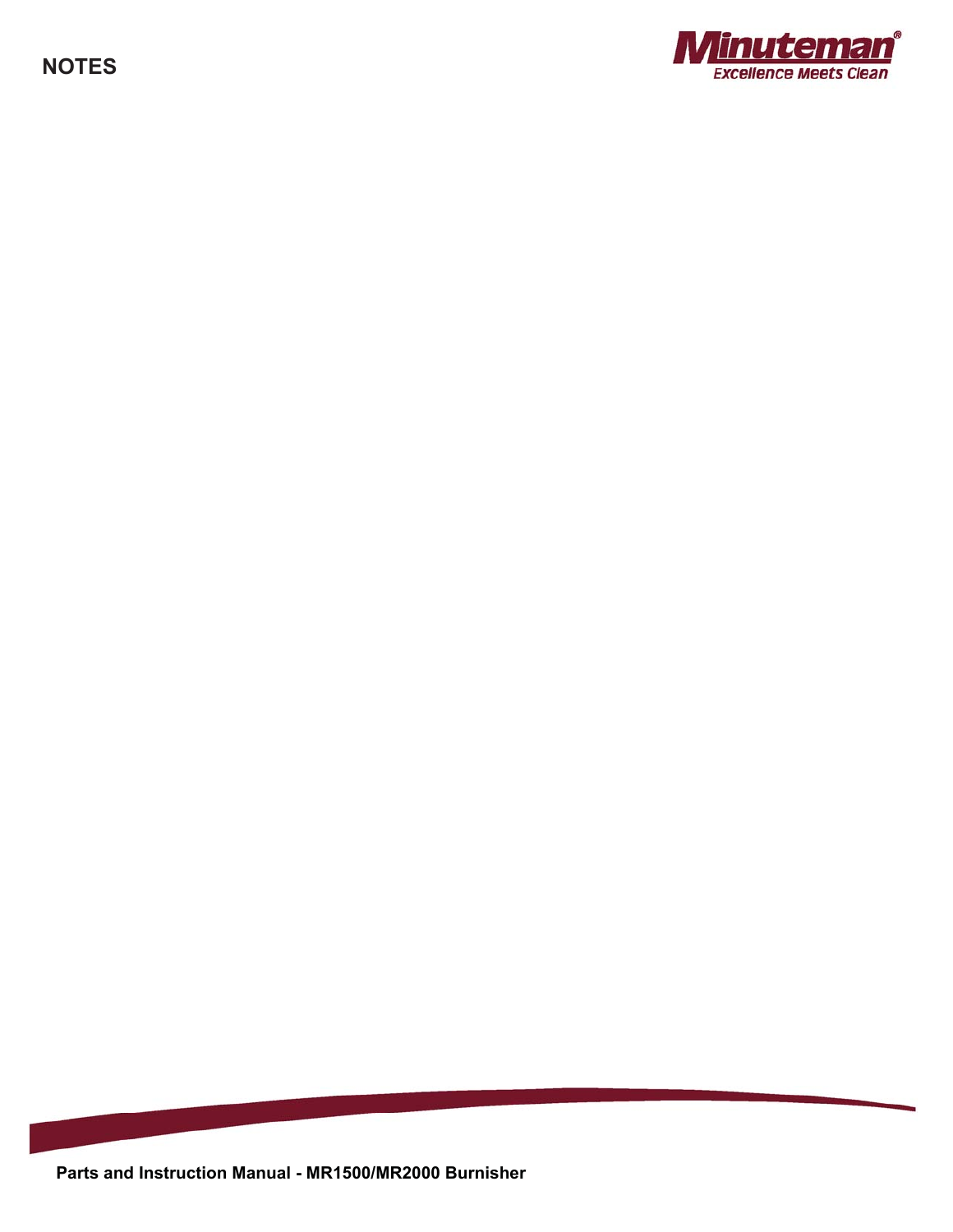

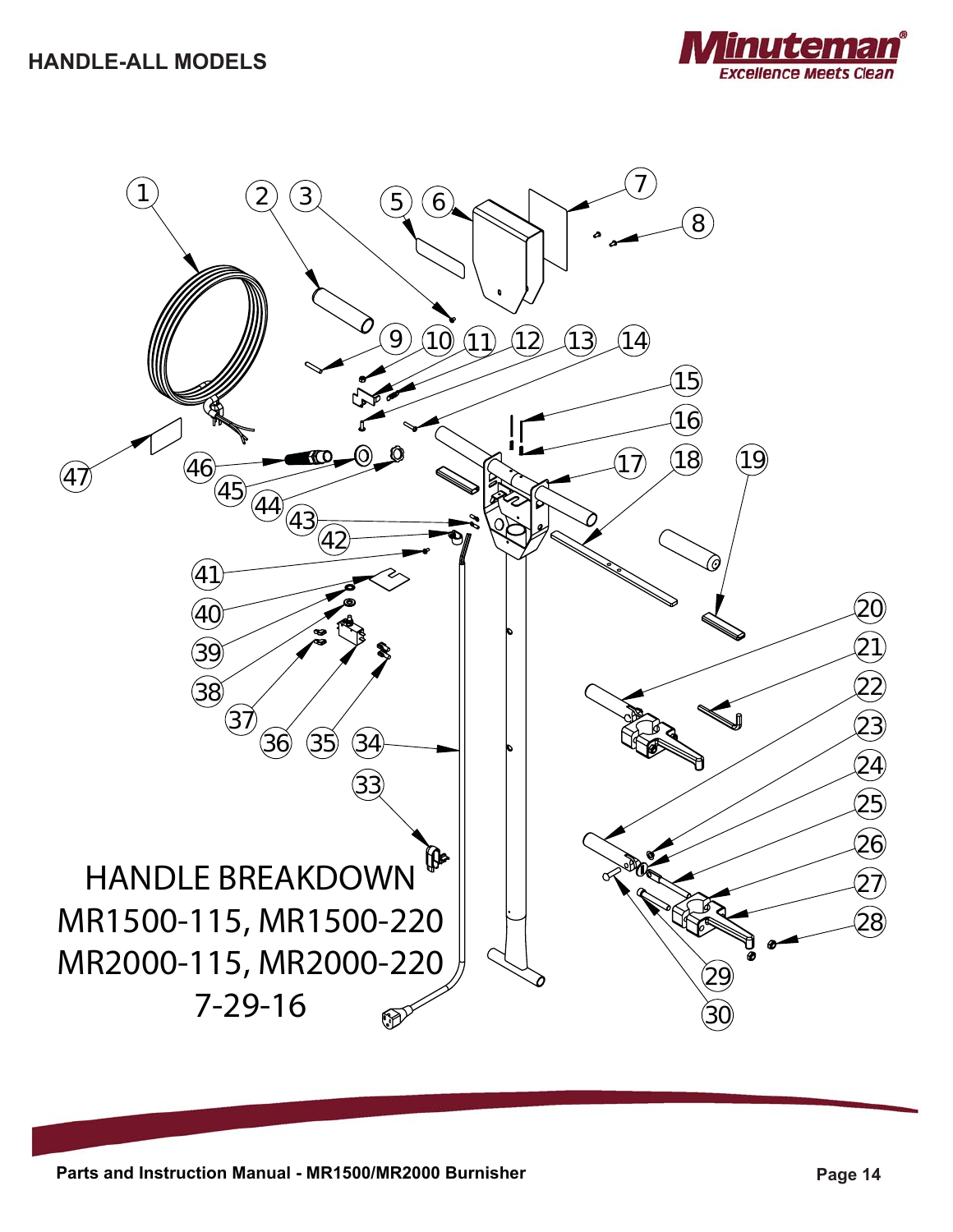

|                | <b>BILL OF MATERIAL</b> |                |                                                    |             |                   |                |                                          |  |
|----------------|-------------------------|----------------|----------------------------------------------------|-------------|-------------------|----------------|------------------------------------------|--|
| <b>ITEM</b>    | PART#                   | <b>QTY</b>     | <b>DESCRIPTION</b>                                 | <b>ITEM</b> | PART#             | <b>QTY</b>     | <b>DESCRIPTION</b>                       |  |
| $\mathbf{1}$   | B11900                  | $\mathbf{1}$   | Power Cord, 12-3, 75 FT,<br><b>SJTW</b>            | 24          | C00259            | $\mathbf{1}$   | Washer, Slotted, Zinc                    |  |
| $\overline{2}$ | K11498                  | $\overline{2}$ | Grip                                               | 25          | C11536            | $\mathbf{1}$   | Spade Bolt, .375-16 X 4 in               |  |
| 3              | C11528                  | $\mathbf{1}$   | Screw, 10-32 X .25 in                              | 26          | D11507-2          | $\mathbf{1}$   | Cord Hook Clamp                          |  |
| $\overline{4}$ | H12069                  | 1              | Label, 2000 RPM, Saturn                            | 27          | D11507            | $\mathbf{1}$   | Cord Hook Body                           |  |
| 5              | H13699                  | $\mathbf{1}$   | Label, MINUTEMAN, White                            | 28          | C11558            | $\overline{2}$ | Locknut, Black Oxide, Thin               |  |
| $6\phantom{1}$ | D11496B                 | $\mathbf{1}$   | Switch Box Cover, Black                            | 29          | C11502            | $\mathbf{1}$   | Socket Cap Screw, .375-16 X<br>$2.5$ in  |  |
| $\overline{7}$ | H11493                  | 1              | Label, Safety, Floor Machine                       | 30          | C11537            | $\mathbf{1}$   | Dowel Pin, .31 X 1.5 in                  |  |
| 8              | C11529                  | $\overline{2}$ | Screw, 10-32 X .375 in                             | 33          | B10734            | $\mathbf{1}$   | Strain Relief, Handle                    |  |
| 9              | K11519                  | 1              | Lever Grip, Lockout, Black                         | 34          | B11513            | $\mathbf{1}$   | Cord, Handle, 14-3 SJTW                  |  |
| 10             | C00278                  | $\overline{1}$ | Locknut, 10-32, Nylon, SS                          | 35          | B11762            | $\overline{2}$ | Terminal Lug, Nylon, Female              |  |
| 11             | D11494                  | 1              | Lockout Bracket                                    | 36          | B11465            | $\mathbf{1}$   | Switch, DPST, Pushbutton                 |  |
| 12             | D11524                  | $\mathbf{1}$   | Spring, Lockout                                    | 37          | B00177            | $\overline{2}$ | Terminal Lug, Female, QD,<br>.25 X 0.032 |  |
| 13             | C90007                  | $\mathbf{1}$   | Screw, 10-32 X .625 Phillips,<br><b>Truss Head</b> | 38          | C00252            | $\mathbf{1}$   | Washer, .375 in, Flat                    |  |
| 14             | C11491                  | $\mathbf{1}$   | Screw, 10-32 X 1 in, SS                            | 39          | C11541            | $\mathbf{1}$   | Washer, .375 in, Star                    |  |
| 15             | C00306                  | $\overline{2}$ | Roll Pin, .125 X 1.75                              | 40          | B11518            | $\mathbf{1}$   | Switch Insulation                        |  |
| 16             | D11523                  | $\overline{2}$ | Spring, Trigger                                    | 41          | C00284            | $\mathbf{1}$   | Screw, 10-32 X .375 Ground               |  |
| 17             | D11479                  | $\mathbf{1}$   | Handle, Chrome, Floorma-<br>chine                  | 42          | B00187            | $\mathbf{1}$   | Cable Clamp, Nylon, .43 in.              |  |
| 18             | D11495                  | $\mathbf{1}$   | Trigger, Zinc Plated                               | 43          | B00180-<br>$10-3$ | $\overline{2}$ | Ring Terminal, #10 Center                |  |
| 19             | K11520                  | $\overline{2}$ | Lever Grip, Trigger, Black                         | 44          | B11505            | $\mathbf{1}$   | Strain Relief Nut, Metal                 |  |
| 20             | 11507A                  | $\mathbf{1}$   | Assembled Locking Handle,<br><b>Cord Hook</b>      | 45          | C11560            | $\mathbf{1}$   | Washer, .93 ID X 1.5 OD                  |  |
| 21             | C11619                  | $\mathbf{1}$   | Allen Wrench, .31 in                               | 46          | B11504            | $\mathbf{1}$   | Strain Relief, Metal                     |  |
| 22             | D11497                  | 1              | Handle, Locking Clamp                              | 47          | H02548-2          | $\mathbf{1}$   | Label, Important, Cord                   |  |
| 23             | C11538                  | $\mathbf{1}$   | Cap Nut, .31 in, Push-On                           |             |                   |                |                                          |  |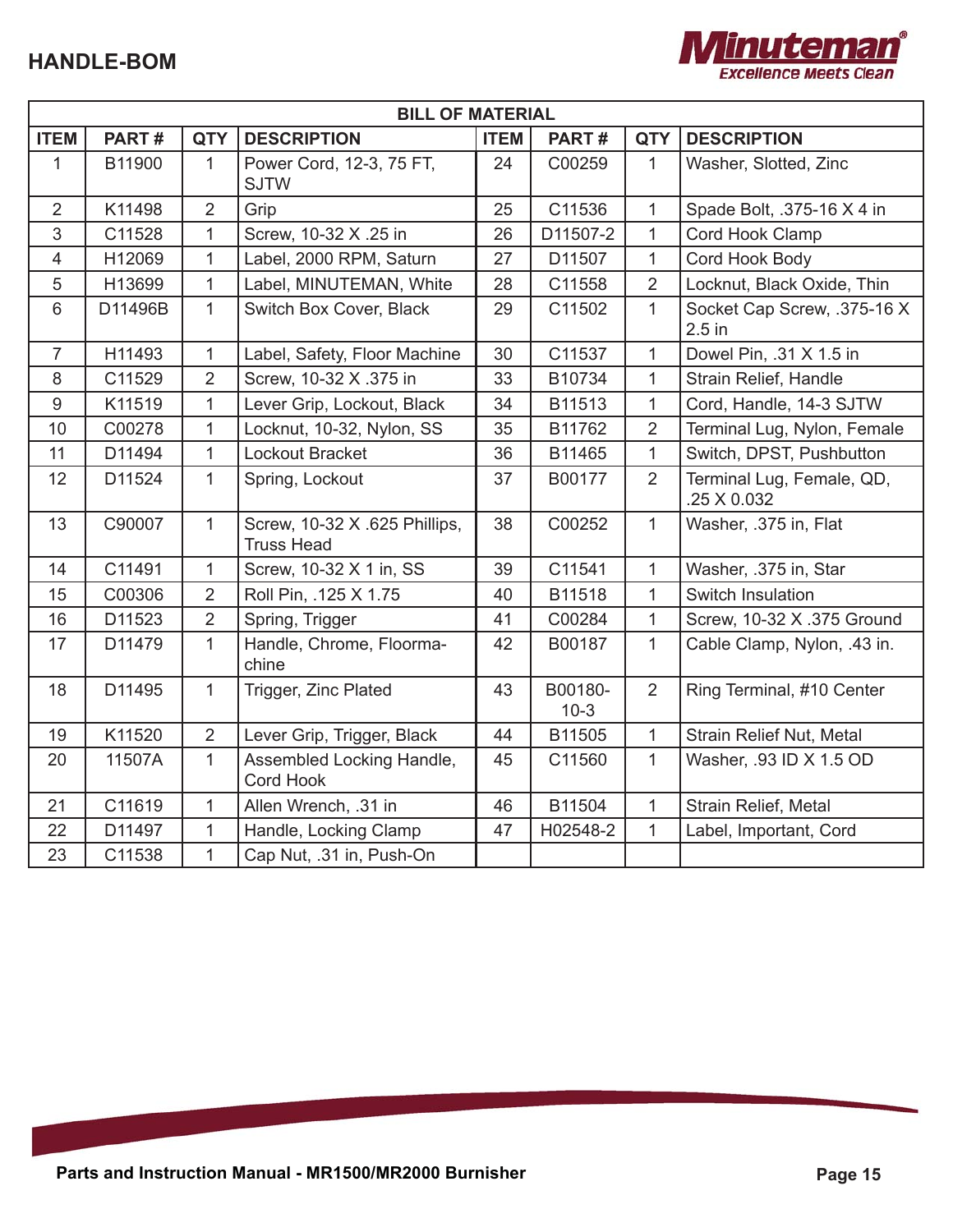

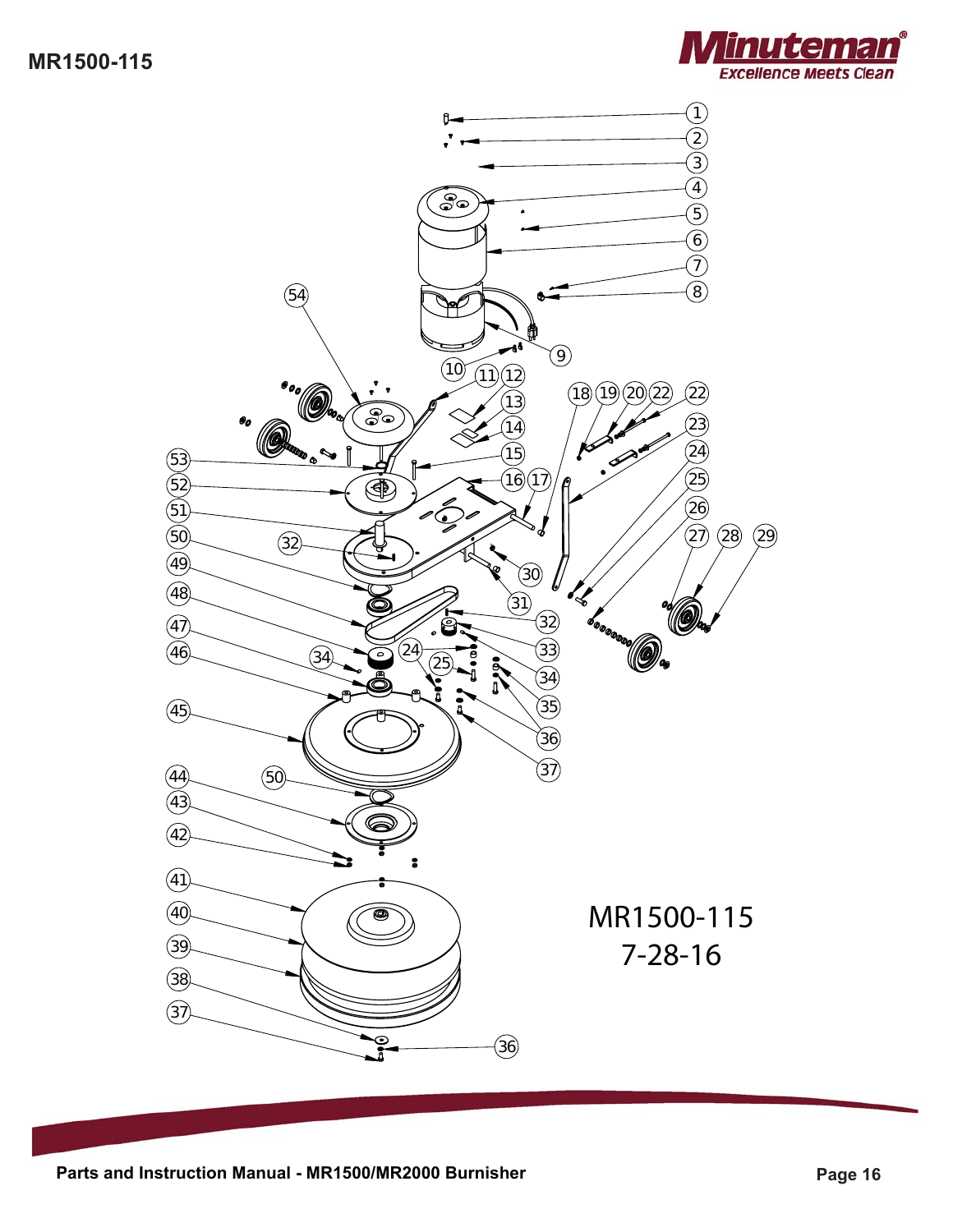

|                | <b>BILL OF MATERIAL</b> |                |                                              |             |                |                |                               |  |
|----------------|-------------------------|----------------|----------------------------------------------|-------------|----------------|----------------|-------------------------------|--|
| <b>ITEM</b>    | PART#                   | <b>QTY</b>     | <b>DESCRIPTION</b>                           | <b>ITEM</b> | PART#          | <b>QTY</b>     | <b>DESCRIPTION</b>            |  |
| 1              | B02196                  | 1              | Light, Motor Carbon Brush<br>Wear            | 29          | C02305         | 4              | Cap Nut, .5 in Push-on        |  |
| $\overline{2}$ | C11916                  | $6\phantom{1}$ | Screw, 10-32 X .375 Phillips                 | 30          | C11558         | $\overline{2}$ | Locknut, .375-16              |  |
| 4              | D11490B-<br>H           | $\mathbf{1}$   | Drip Cover, Black w- Hole for<br>Green Light | 31          | D11562         | $\mathbf{1}$   | Axle, Wheel                   |  |
| 5              | C00297                  | $\overline{2}$ | Screw,#8 X .25 in, Pan Head                  | 32          | C11555         | $\overline{2}$ | Key, Motor, .187 in           |  |
| $6\,$          | D11545                  | 1              | Motor Screen                                 | 33          | D11532         | 1              | Pulley                        |  |
| $\overline{7}$ | C00293                  | $\mathbf{1}$   | #8 X .5in Pan, Black SMS,<br><b>Phillips</b> | 34          | C11567         | $\mathfrak{S}$ | Set Screw, .312 in            |  |
| 8              | B00187                  | 1              | Cable Clamp, Nylon, .43 in.                  | 35          | K00662-<br>750 | $\overline{2}$ | Spacer, .75 in                |  |
| $9\,$          | G11557                  | $\mathbf{1}$   | Motor 115V                                   | 36          | C00250         | 5              | Lockwasher, .375, Split       |  |
| 10             | B00177                  | $\overline{2}$ | Terminal Lug, Female, QD,                    | 37          | C11571         | $\mathfrak{S}$ | Hex Tap Bolt, 3/8 X .75 in    |  |
| 11             | D11543                  | 1              | Handle Brace, Left                           | 38          | D11535         | 1              | Washer, 1.75 in, Steel        |  |
| 12             | H03545                  | 1              | Cover, Serial # Label                        | 39          | E11478         | $\mathbf{1}$   | Bumper, 20 in Floor Machine   |  |
| 13             | H10976-1                | 1              | Label, UL STD 561-507                        | 40          | F11988         | 1              | Pad, Hi Speed, 20 in          |  |
| 14             | H00565-5                | 1              | Label, Serial #, Standard                    | 41          | 2004BR         | 1              | Pad holder, 20 in, High Speed |  |
| 15             | C11568                  | $\overline{4}$ | Hex Bolt, .31- 18 X 2.5 in                   | 42          | C00262         | $\overline{4}$ | Nut, .31-18, Hex              |  |
| 16             | D11526                  | $\mathbf{1}$   | Frame, Motor, Black                          | 43          | C00251         | $\overline{4}$ | Lockwasher, .31, Split        |  |
| 17             | D11563                  | 1              | Axle, Handle                                 | 44          | D11565         | 1              | Bearing Plate, Lower          |  |
| 18             | K00674                  | $\overline{4}$ | Bushing, .50 in, Nylon                       | 45          | D11486-B       | $\mathbf{1}$   | Brush Cover, 20 in, Black     |  |
| 19             | C00261                  | $6\,$          | Nut, .25-20, Hex                             | 46          | K11521         | $\overline{4}$ | Spacer, Base, Floor Machine   |  |
| 20             | D11542                  | $\overline{2}$ | <b>Tension Adjustment Bracket</b>            | 47          | G11531         | $\overline{2}$ | <b>Bearing</b>                |  |
| 21             | C00233                  | $\overline{2}$ | Washer, Flat, .25 in                         | 48          | D11547         | 1              | Pulley, 3-7/8" w- Grooves     |  |
| 22             | C00319                  | $\overline{2}$ | Hex Tap Bolt, 1/4 X 20 X 3.5                 | 49          | L11530         | $\mathbf{1}$   | <b>Belt</b>                   |  |
| 23             | D11544                  | 1              | Handle Brace, Right                          | 50          | C11556         | $\overline{2}$ | <b>Wave Washer</b>            |  |
| 24             | C00252                  | 6              | Washer, .375 in, Flat                        | 51          | D11534         | $\mathbf 1$    | Shaft, 4.11 in                |  |
| 25             | C11569-<br>150          | 4              | Hex screw, 3/8-16 X 1.5                      | 52          | D11566         | 1              | Bearing Plate, Upper          |  |
| 26             | K11561                  | 14             | Spacer, .25 lg, Nylon, Natural               | 53          | C11574         | 1              | <b>Retaining Ring</b>         |  |
| 27             | C11559                  | 12             | Washer, .515 X .875 X .032                   | 54          | D11490B        | $\mathbf{1}$   | Drip Cover, Black             |  |
| 28             | G11943                  | $\overline{4}$ | Wheel, 5 in Saturn                           |             |                |                |                               |  |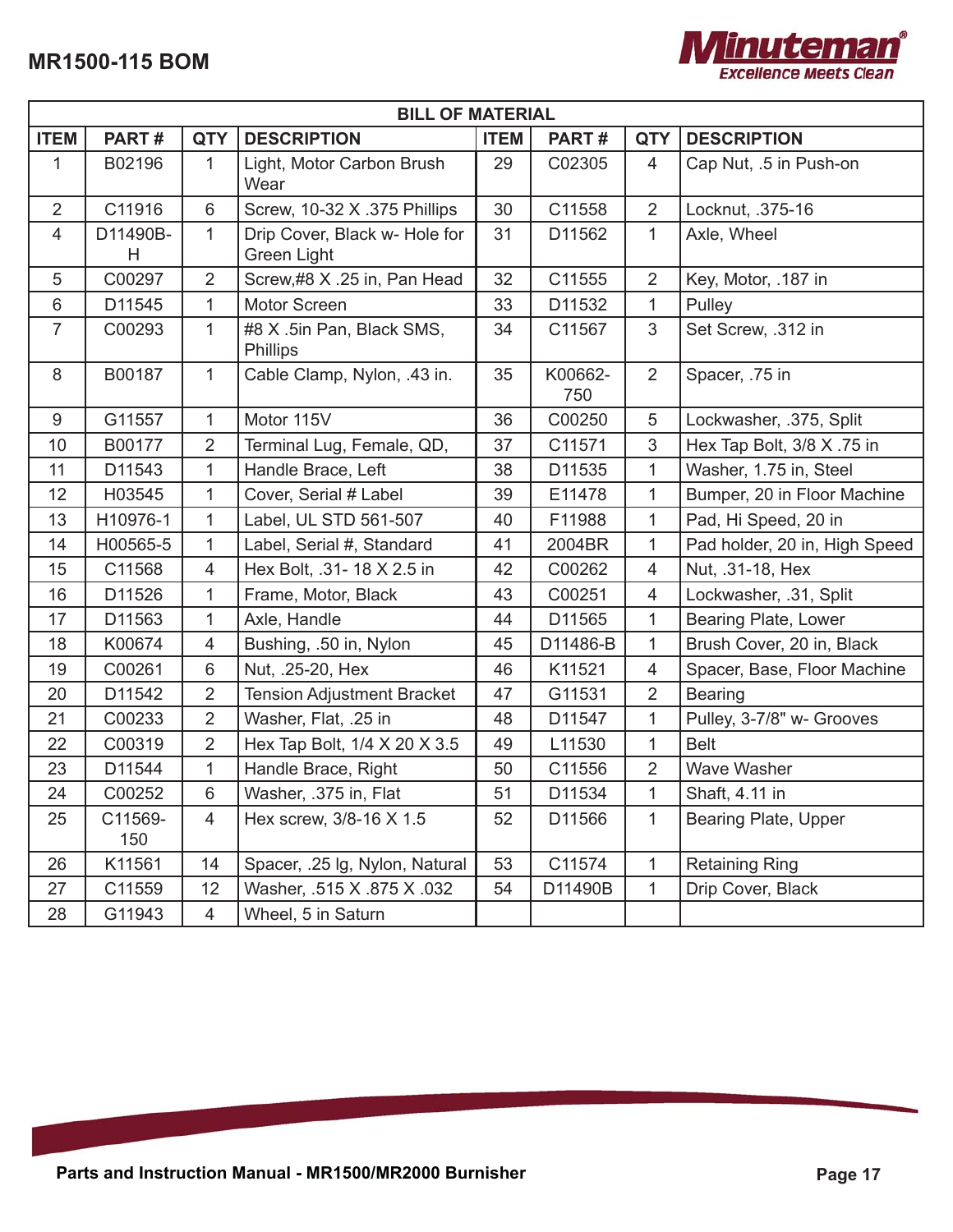



Parts and Instruction Manual - MR1500/MR2000 Burnisher **Page 18** Page 18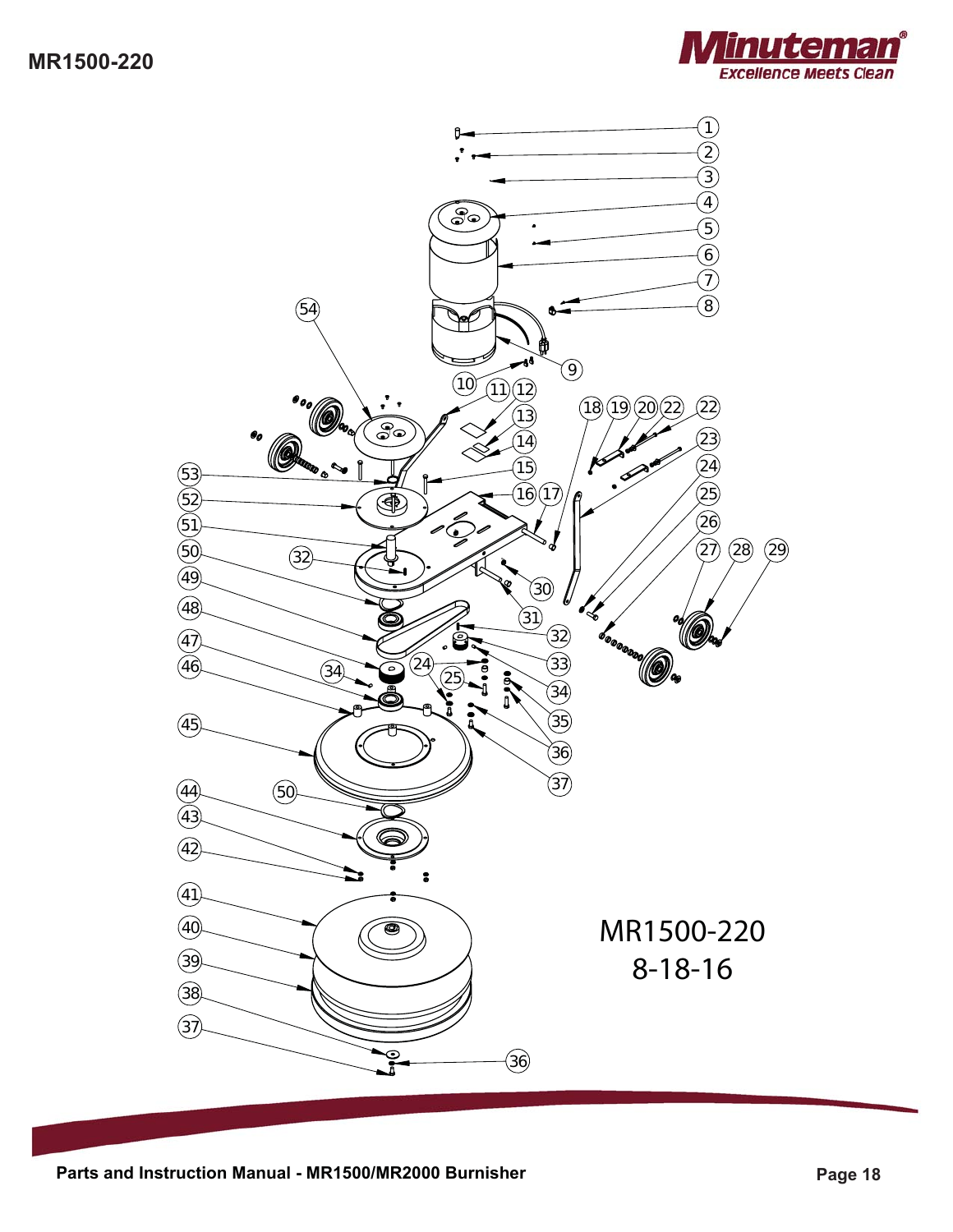

|                | <b>BILL OF MATERIAL</b> |                |                                              |             |                |                |                               |
|----------------|-------------------------|----------------|----------------------------------------------|-------------|----------------|----------------|-------------------------------|
| <b>ITEM</b>    | PART#                   | <b>QTY</b>     | <b>DESCRIPTION</b>                           | <b>ITEM</b> | PART#          | <b>QTY</b>     | <b>DESCRIPTION</b>            |
| 1              | B02196-1                | 1.             | Light, Motor Carbon Brush<br>Wear            | 29          | C02305         | 4              | Cap Nut, .5in Push-on         |
| $\overline{2}$ | C11916                  | $6\phantom{1}$ | Screw, 10-32 X .375 Phillips                 | 30          | C11558         | $\overline{2}$ | Locknut, .375-16              |
| $\overline{4}$ | D11490B-H               | $\mathbf{1}$   | Drip Cover, Black w- Hole for<br>Green Light | 31          | D11562         | $\mathbf{1}$   | Axle, Wheel                   |
| 5              | C00297                  | 2              | Screw,#8 X .25 in, Pan Head                  | 32          | C11555         | $\overline{2}$ | Key, Motor, .187 in           |
| $6\,$          | D11545                  | 1              | <b>Motor Screen</b>                          | 33          | D11532         | $\mathbf{1}$   | Pulley, 1500rpm pulley        |
| $\overline{7}$ | C00293                  | 1              | #8 X .5in Pan, Black SMS,<br><b>Phillips</b> | 34          | C11567         | 3              | Set Screw, .312 in            |
| 8              | B00187                  | $\mathbf{1}$   | Cable Clamp, Nylon, .43 in.                  | 35          | K00662-<br>750 | $\overline{2}$ | Spacer, .75 in                |
| $9\,$          | G11744                  | 1              | Motor 220V                                   | 36          | C00250         | 5              | Lockwasher, .375, Split       |
| 10             | B00177                  | 2              | Terminal Lug, Female, QD,                    | 37          | C11571         | 3              | Hex Tap Bolt, 3/8 X .75 in    |
| 11             | D11543                  | 1              | Handle Brace, Left                           | 38          | D11535         | 1              | Washer, 1.75 in, Steel        |
| 12             | H03545                  | 1              | Cover, Serial # Label                        | 39          | E11478         | $\mathbf{1}$   | Bumper, 20 in Floor Machine   |
| 13             | H10976-1                | 1              | Label, UL STD 561-507                        | 40          | F11988         | $\mathbf{1}$   | Pad, Hi Speed, 20 in          |
| 14             | H00565-5                | 1              | Label, Serial #, Standard                    | 41          | 2004BR         | 1              | Pad holder, 20 in, High Speed |
| 15             | C11568                  | $\overline{4}$ | Hex Bolt, .31- 18 X 2.5 in                   | 42          | C00262         | $\overline{4}$ | Nut, .31-18, Hex              |
| 16             | D11526                  | $\mathbf{1}$   | Frame, Motor, Black                          | 43          | C00251         | $\overline{4}$ | Lockwasher, .31, Split        |
| 17             | D11563                  | 1              | Axle, Handle                                 | 44          | D11565         | 1              | Bearing Plate, Lower          |
| 18             | K00674                  | $\overline{4}$ | Bushing, .50 in, Nylon                       | 45          | D11486-B       | $\mathbf{1}$   | Brush Cover, 20 in, Black     |
| 19             | C00261                  | 6              | Nut, .25-20, Hex                             | 46          | K11521         | 4              | Spacer, Base, Floor Machine   |
| 20             | D11542                  | $\overline{2}$ | <b>Tension Adjustment Bracket</b>            | 47          | G11531         | $\overline{2}$ | <b>Bearing</b>                |
| 21             | C00233                  | $\overline{2}$ | Washer, Flat, .25 in                         | 48          | D11547         | $\mathbf{1}$   | Pulley, 3-7/8" w- Grooves     |
| 22             | C00319                  | $\overline{2}$ | Hex Tap Bolt, 1/4 X 20 X 3.5                 | 49          | L11530         | $\mathbf{1}$   | <b>Belt</b>                   |
| 23             | D11544                  | 1              | Handle Brace, Right                          | 50          | C11556         | $\overline{2}$ | <b>Wave Washer</b>            |
| 24             | C00252                  | 6              | Washer, .375 in, Flat                        | 51          | D11534         | 1              | Shaft, 4.11 in                |
| 25             | C11569-<br>150          | 4              | Hex screw, 3/8-16 X 1.5                      | 52          | D11566         | $\mathbf{1}$   | Bearing Plate, Upper          |
| 26             | K11561                  | 14             | Spacer, .25 lg, Nylon, Natural               | 53          | C11574         | $\mathbf{1}$   | <b>Retaining Ring</b>         |
| 27             | C11559                  | 12             | Washer, .515 X .875 X .032                   | 54          | D11490B        | $\mathbf{1}$   | Drip Cover, Black             |
| 28             | G11943                  | $\overline{4}$ | Wheel, 5 in Saturn                           |             |                |                |                               |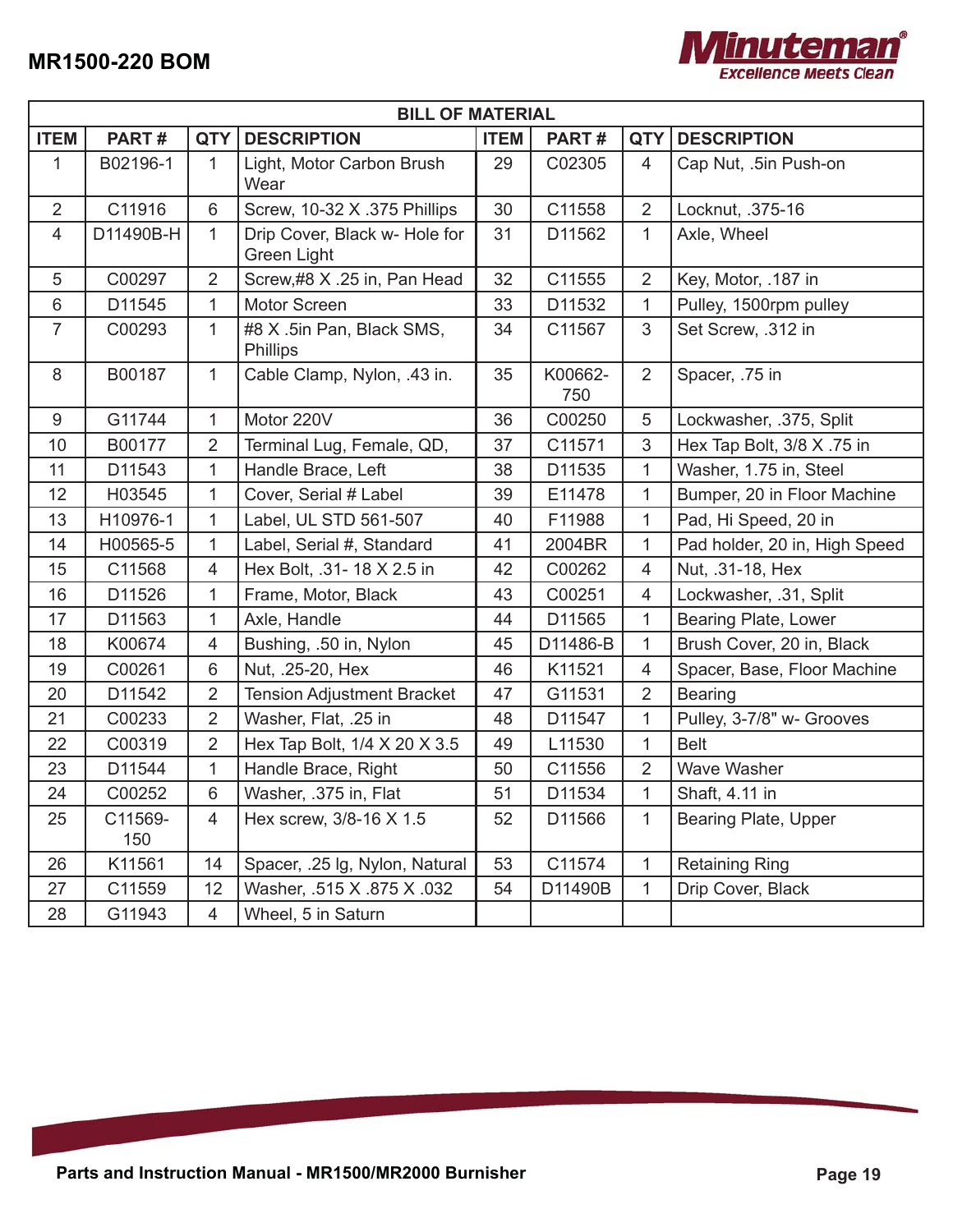

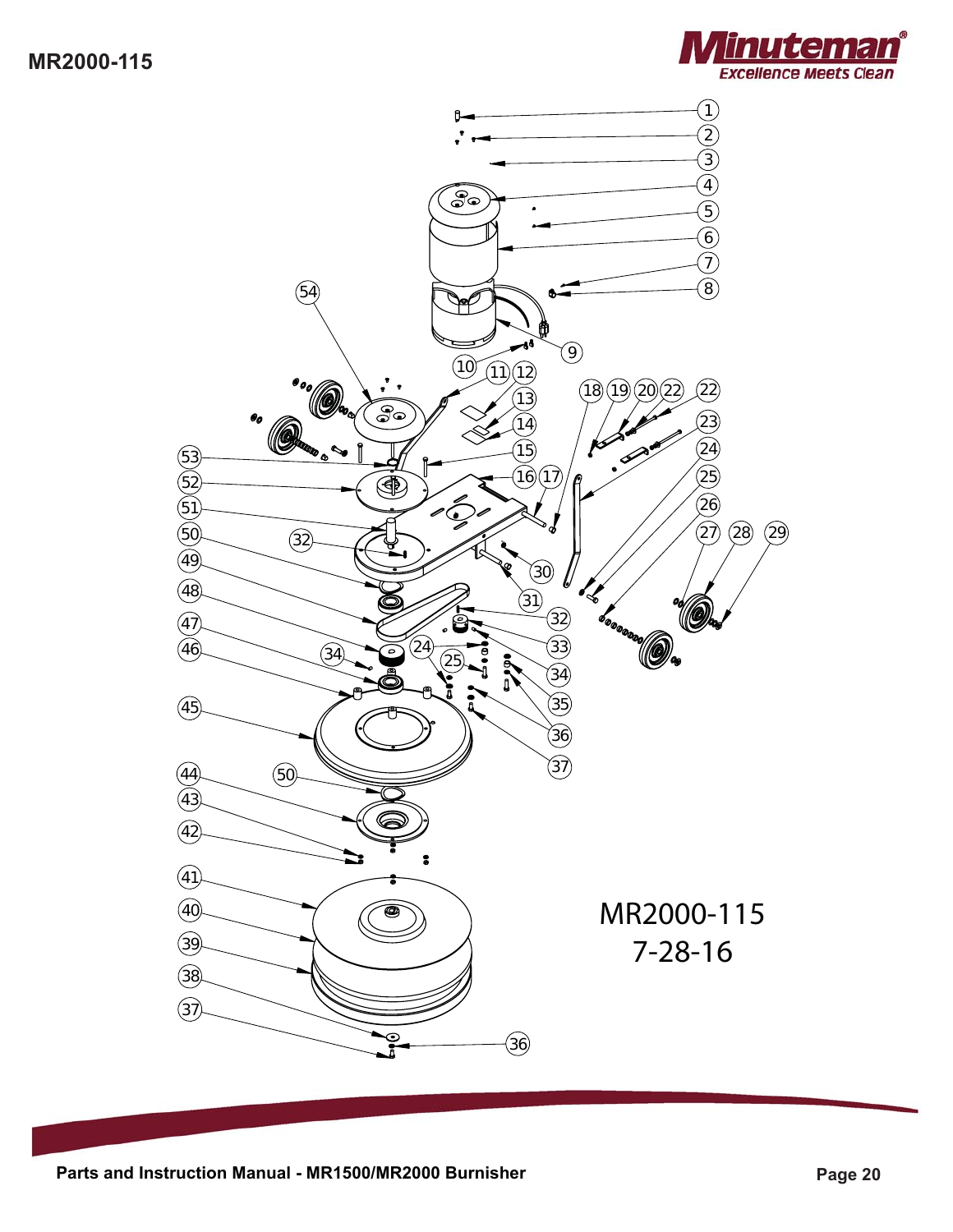

|                | <b>BILL OF MATERIAL</b> |                |                                              |             |                |                |                               |
|----------------|-------------------------|----------------|----------------------------------------------|-------------|----------------|----------------|-------------------------------|
| <b>ITEM</b>    | PART#                   | <b>QTY</b>     | <b>DESCRIPTION</b>                           | <b>ITEM</b> | PART#          | <b>QTY</b>     | <b>DESCRIPTION</b>            |
| 1              | B02196                  | $\mathbf{1}$   | Light, Motor Carbon Brush Wear               | 29          | C02305         | $\overline{4}$ | Cap Nut, .5in Push-on         |
| $\sqrt{2}$     | C11916                  | 6              | Screw, 10-32 X .375 Phillips                 | 30          | C11558         | $\overline{2}$ | Locknut, .375-16              |
| 4              | D11490B-H               | $\mathbf{1}$   | Drip Cover, Black w- Hole for<br>Green Light | 31          | D11562         | $\mathbf{1}$   | Axle, Wheel                   |
| 5              | C00297                  | $\overline{2}$ | Screw,#8 X .25 in, Pan Head                  | 32          | C11555         | $\overline{2}$ | Key, Motor, .187 in           |
| $6\,$          | D11545                  | 1              | Motor Screen                                 | 33          | D11532         | 1              | Pulley                        |
| $\overline{7}$ | C00293                  | 1              | #8 X .5in Pan, Black SMS, Phillips           | 34          | C11567         | $\mathfrak{S}$ | Set Screw, .312 in            |
| 8              | B00187                  | $\mathbf{1}$   | Cable Clamp, Nylon, .43 in.                  | 35          | K00662-<br>750 | $\overline{2}$ | Spacer, .75 in                |
| $9\,$          | G11557                  | 1              | Motor 115V                                   | 36          | C00250         | 5              | Lockwasher, .375, Split       |
| 10             | B00177                  | $\overline{2}$ | Terminal Lug, Female, QD,                    | 37          | C11571         | $\mathfrak{S}$ | Hex Tap Bolt, 3-8 X .75 in    |
| 11             | D11543                  | $\mathbf{1}$   | Handle Brace, Left                           | 38          | D11535         | $\mathbf{1}$   | Washer, 1.75 in, Steel        |
| 12             | H03545                  | 1              | Cover, Serial # Label                        | 39          | E11478         | $\mathbf{1}$   | Bumper, 20 in Floor Machine   |
| 13             | H10976-1                | $\mathbf{1}$   | Label, UL STD 561-507                        | 40          | F11988         | $\mathbf{1}$   | Pad, Hi Speed, 20 in          |
| 14             | H00565-5                | 1              | Label, Serial #, Standard                    | 41          | 2004BR         | $\mathbf{1}$   | Pad holder, 20 in, High Speed |
| 15             | C11568                  | $\overline{4}$ | Hex Bolt, .31- 18 X 2.5 in                   | 42          | C00262         | $\overline{4}$ | Nut, .31-18, Hex              |
| 16             | D11526                  | $\mathbf{1}$   | Frame, Motor, Black                          | 43          | C00251         | $\overline{4}$ | Lockwasher, .31, Split        |
| 17             | D11563                  | 1              | Axle, Handle                                 | 44          | D11565         | $\mathbf{1}$   | Bearing Plate, Lower          |
| 18             | K00674                  | $\overline{4}$ | Bushing, .50 in, Nylon                       | 45          | D11486-B       | $\mathbf{1}$   | Brush Cover, 20 in, Black     |
| 19             | C00261                  | $6\phantom{1}$ | Nut, .25-20, Hex                             | 46          | K11521         | 4              | Spacer, Base, Floor Machine   |
| 20             | D11542                  | $\overline{2}$ | <b>Tension Adjustment Bracket</b>            | 47          | G11531         | $\overline{2}$ | Bearing                       |
| 21             | C00233                  | $\overline{2}$ | Washer, Flat, .25 in                         | 48          | D11533         | $\mathbf{1}$   | Pulley, 3-1/8" w- Grooves     |
| 22             | C00319                  | $\overline{2}$ | Hex Tap Bolt, 1/4 X 20 X 3.5                 | 49          | L11530         | $\mathbf{1}$   | <b>Belt</b>                   |
| 23             | D11544                  | 1              | Handle Brace, Right                          | 50          | C11556         | $\overline{2}$ | Wave Washer                   |
| 24             | C00252                  | $6\phantom{1}$ | Washer, .375 in, Flat                        | 51          | D11534         | $\mathbf{1}$   | Shaft, 4.11 in                |
| 25             | C11569-<br>150          | $\overline{4}$ | Hex screw, 3/8-16 X 1.5                      | 52          | D11566         | $\mathbf{1}$   | Bearing Plate, Upper          |
| 26             | K11561                  | 14             | Spacer, .25 lg, Nylon, Natural               | 53          | C11574         | $\mathbf{1}$   | <b>Retaining Ring</b>         |
| 27             | C11559                  | 12             | Washer, .515 X .875 X .032                   | 54          | D11490B        | 1              | Drip Cover, Black             |
| 28             | G11943                  | $\overline{4}$ | Wheel, 5 in Saturn                           |             |                |                |                               |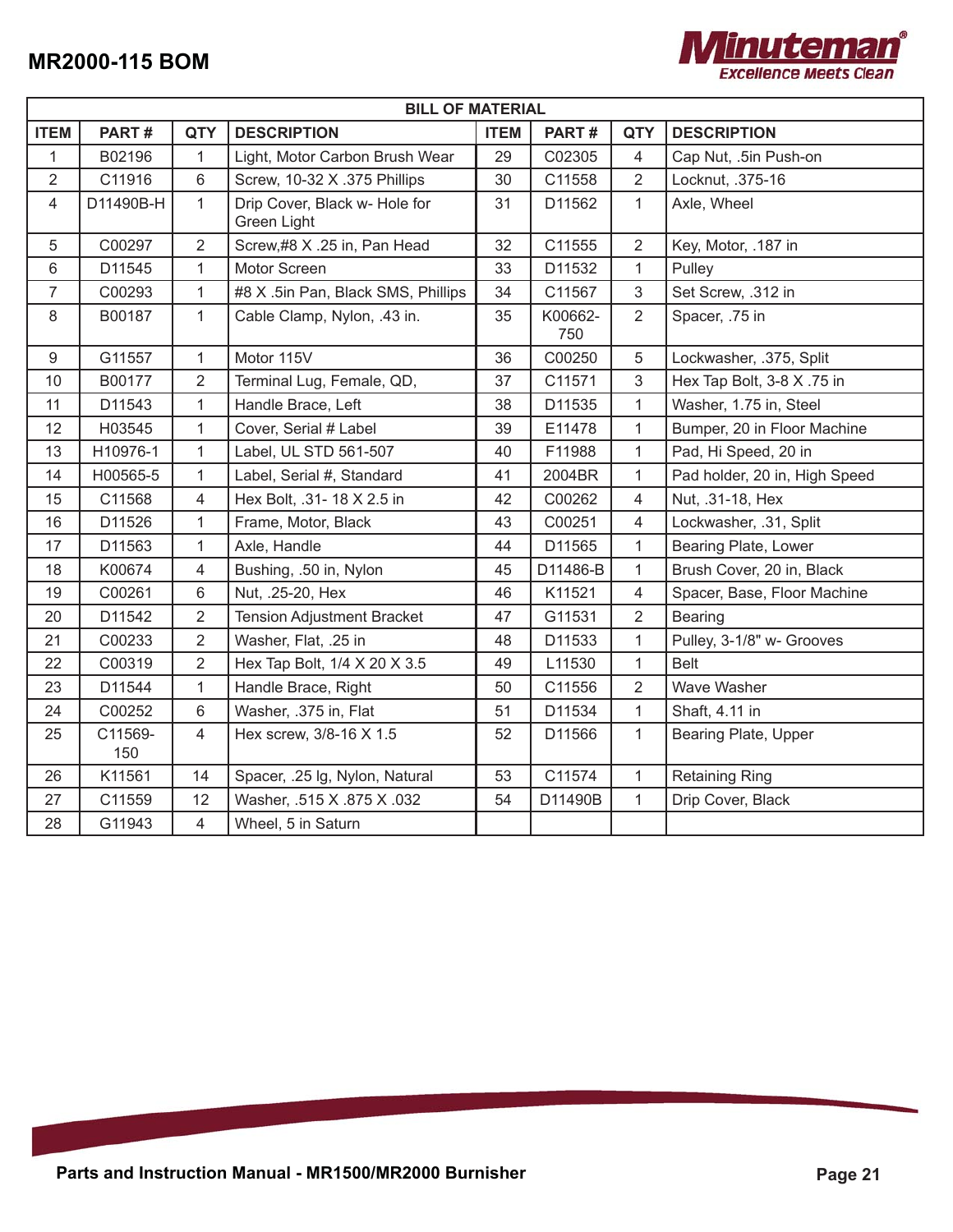

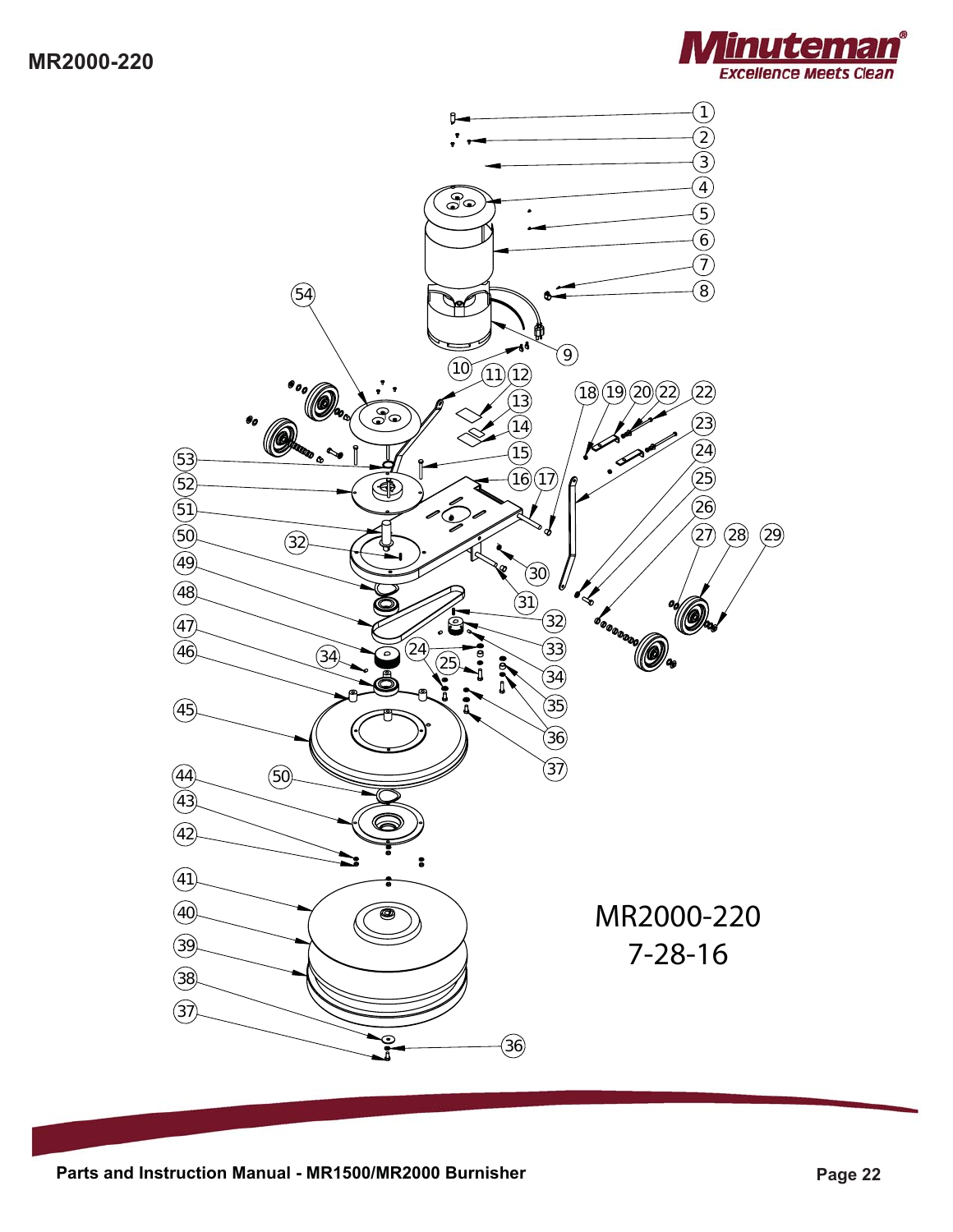

|                | <b>BILL OF MATERIAL</b> |                |                                              |             |                |                |                               |
|----------------|-------------------------|----------------|----------------------------------------------|-------------|----------------|----------------|-------------------------------|
| <b>ITEM</b>    | PART#                   | <b>QTY</b>     | <b>DESCRIPTION</b>                           | <b>ITEM</b> | PART#          | <b>QTY</b>     | <b>DESCRIPTION</b>            |
| $\mathbf{1}$   | B02196                  | $\mathbf{1}$   | Light, Motor Carbon Brush Wear               | 29          | C02305         | 4              | Cap Nut, .5in Push-on         |
| $\overline{2}$ | C11916                  | 6              | Screw, 10-32 X .375 Phillips                 | 30          | C11558         | $\overline{2}$ | Locknut, .375-16              |
| $\overline{4}$ | D11490B-H               | $\mathbf{1}$   | Drip Cover, Black w- Hole for<br>Green Light | 31          | D11562         | $\mathbf{1}$   | Axle, Wheel                   |
| 5              | C00297                  | $\overline{2}$ | Screw,#8 X .25 in, Pan Head                  | 32          | C11555         | $\overline{2}$ | Key, Motor, .187 in           |
| 6              | D11545                  | 1              | Motor Screen                                 | 33          | D11532         | $\mathbf{1}$   | Pulley                        |
| $\overline{7}$ | C00293                  | $\mathbf{1}$   | #8 X .5in Pan, Black SMS, Phillips           | 34          | C11567         | $\mathfrak{S}$ | Set Screw, .312 in            |
| 8              | B00187                  | $\mathbf{1}$   | Cable Clamp, Nylon, .43 in.                  | 35          | K00662-<br>750 | $\overline{2}$ | Spacer, .75 in                |
| 9              | G11744                  | 1              | Motor 220V                                   | 36          | C00250         | 5              | Lockwasher, .375, Split       |
| 10             | B00177                  | $\overline{2}$ | Terminal Lug, Female, QD,                    | 37          | C11571         | $\mathfrak{S}$ | Hex Tap Bolt, 3-8 X .75 in    |
| 11             | D11543                  | $\mathbf{1}$   | Handle Brace, Left                           | 38          | D11535         | $\mathbf{1}$   | Washer, 1.75 in, Steel        |
| 12             | H03545                  | 1              | Cover, Serial # Label                        | 39          | E11478         | $\mathbf{1}$   | Bumper, 20 in Floor Machine   |
| 13             | H10976-1                | $\mathbf{1}$   | Label, UL STD 561-507                        | 40          | F11988         | $\mathbf{1}$   | Pad, Hi Speed, 20 in          |
| 14             | H00565-5                | $\mathbf{1}$   | Label, Serial #, Standard                    | 41          | 2004BR         | $\mathbf{1}$   | Pad holder, 20 in, High Speed |
| 15             | C11568                  | $\overline{4}$ | Hex Bolt, .31- 18 X 2.5 in                   | 42          | C00262         | $\overline{4}$ | Nut, .31-18, Hex              |
| 16             | D11526                  | $\mathbf{1}$   | Frame, Motor, Black                          | 43          | C00251         | $\overline{4}$ | Lockwasher, .31, Split        |
| 17             | D11563                  | 1              | Axle, Handle                                 | 44          | D11565         | $\mathbf{1}$   | Bearing Plate, Lower          |
| 18             | K00674                  | 4              | Bushing, .50 in, Nylon                       | 45          | D11486-B       | $\mathbf{1}$   | Brush Cover, 20 in, Black     |
| 19             | C00261                  | 6              | Nut, .25-20, Hex                             | 46          | K11521         | $\overline{4}$ | Spacer, Base, Floor Machine   |
| 20             | D11542                  | $\overline{2}$ | <b>Tension Adjustment Bracket</b>            | 47          | G11531         | $\overline{2}$ | Bearing                       |
| 21             | C00233                  | $\overline{2}$ | Washer, Flat, .25 in                         | 48          | D11533         | $\mathbf{1}$   | Pulley, 3-1/8" w- Grooves     |
| 22             | C00319                  | $\overline{2}$ | Hex Tap Bolt, 1-4 X 20 X 3.5                 | 49          | L11530         | $\mathbf{1}$   | <b>Belt</b>                   |
| 23             | D11544                  | $\mathbf{1}$   | Handle Brace, Right                          | 50          | C11556         | $\overline{2}$ | Wave Washer                   |
| 24             | C00252                  | $6\,$          | Washer, .375 in, Flat                        | 51          | D11534         | $\mathbf{1}$   | Shaft, 4.11 in                |
| 25             | C11569-<br>150          | $\overline{4}$ | Hex screw, 3-8-16 X 1.5                      | 52          | D11566         | $\mathbf{1}$   | Bearing Plate, Upper          |
| 26             | K11561                  | 14             | Spacer, .25 lg, Nylon, Natural               | 53          | C11574         | $\mathbf{1}$   | <b>Retaining Ring</b>         |
| 27             | C11559                  | 12             | Washer, .515 X .875 X .032                   | 54          | D11490B        | 1              | Drip Cover, Black             |
| 28             | G11943                  | $\overline{4}$ | Wheel, 5 in Saturn                           |             |                |                |                               |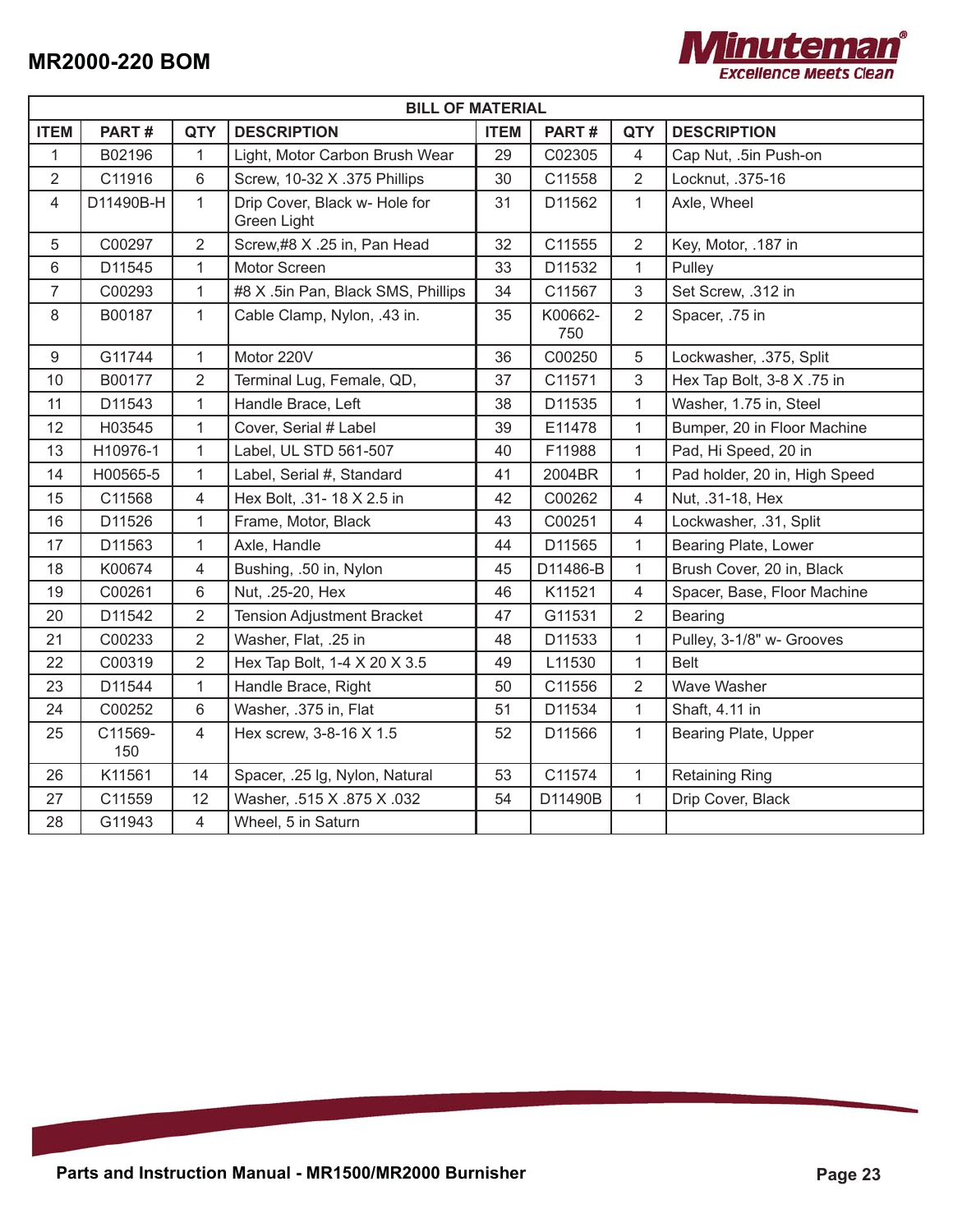

#### Minuteman International Made Simple Commercial Limited Warranty

#### REVISION P EFFECTIVE 5/1/2017

Minuteman International, Inc. warrants to the original purchaser/user that the product is free from defects in workmanship and materials under normal use. Minuteman will, at its option, repair or replace without charge, parts that fail under normal use and service when operated and maintained in accordance with the applicable operation and instruction manuals. All warranty claims must be submitted through and approved by factory authorized repair stations.

This warranty does not apply to normal wear, or to items whose life is dependent on their use and care, such as belts, cords, switches, hoses, rubber parts, brushes, electrical motor components or adjustments. Parts manufactured by Minuteman are covered by and subject to the warranties and/or guarantees of their manufacturers. Please contact Minuteman for procedures in warranty claims against these manufacturers.

Special warning to purchaser -- Use of replacement filters and/or pre-filters not manufactured by Minuteman or its designated licensees, will void all warranties expressed or implied. A potential health hazard exists without original equipment replacement.

All warranted items become the sole property of Minuteman or its original manufacturer, whichever the case may be.

Minuteman disclaims any implied warranty, including the warranty of merchantability and the warranty of fitness for a particular purpose. Minuteman assumes no responsibility for any special, incidental or consequential damages.

This limited warranty is applicable only in the U.S.A. and Canada, and is extended only to the original user/purchaser of this product. Customers outside the U.S.A. and Canada should contact their local distributor for export warranty policies. Minuteman is not responsible for costs or repairs performed by persons other than those specifically authorized by Minuteman. This warranty does not apply to damage from transportation, alterations by unauthorized persons, misuse or abuse of the equipment, use of non-compatible chemicals, or damage to property, or loss of income due to malfunctions of the product.

If a difficulty develops with this machine, you should contact the dealer from whom it was purchased.

This warranty gives you specific legal rights, and you may have other rights which vary from state to state. Some states do not allow the exclusion or limitation of special, incidental or consequential damages, or limitations on how long an implied warranty lasts, so the above exclusions and limitations may not apply to you.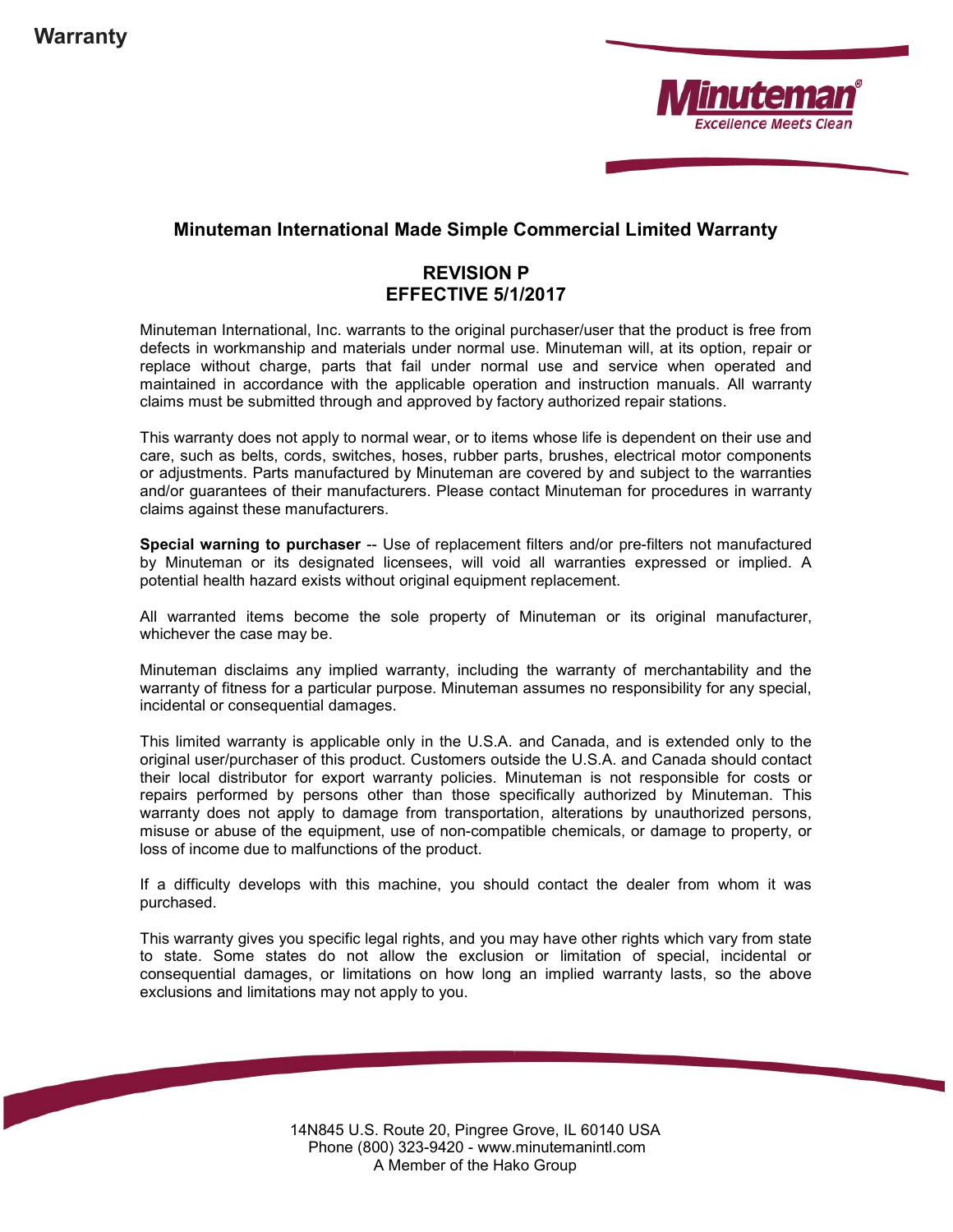

| <b>Model</b>                                       | <b>Parts</b>     | Labor            | <b>Poly</b>       | Travel** |
|----------------------------------------------------|------------------|------------------|-------------------|----------|
| <b>Cord Electric Group</b>                         | 5 <sub>vrs</sub> | 3 <sub>vrs</sub> | 12 <sub>vrs</sub> | 90 days  |
| Battery Auto Scrubbers (incl. on board<br>charger) | 5yrs             | 3yrs             | 12 <sub>vrs</sub> | 90 days  |
| <b>Battery and Manual Sweepers</b>                 | 3yrs             | 3 <sub>vrs</sub> | 12 <sub>vrs</sub> | 90 days  |

#### *Exceptions…….*

| <b>Model</b>                                         | <b>Parts</b> | Labor                | Poly                  | Travel** |
|------------------------------------------------------|--------------|----------------------|-----------------------|----------|
| Port A Scrub, all models (incl. on board<br>charger) | 1yr          | 6 <sub>m</sub> onths | 12yrs                 | 90 days  |
| A3S Blower                                           | 1yr          | 1yr                  |                       |          |
| Phenom Dual Motor Upright Vacuums                    | 2yrs         | 2yrs                 |                       | 0        |
| <b>Explosion Proof Vacuum</b>                        | 1yr          | 1yr                  | 0                     | 0        |
| Propane Burnisher                                    | 1yr          | 1yr                  | 0                     | 90 days  |
| E14BQP and E14115 scrubber                           | 1yr          | 1yr                  | 12yrs                 | 90 days  |
|                                                      |              |                      | **Travel, 2 hours max |          |

| <b>Stand-alone Battery</b><br>Chargers: | One year                                          |
|-----------------------------------------|---------------------------------------------------|
| <b>Replacement Parts:</b>               | Ninety days                                       |
| Batteries:                              | 0-3 months full replacement, 4-12 months pro-rate |
| Polypropylene<br>Plastic Tanks:         | 12yr warranty, no additional labor                |